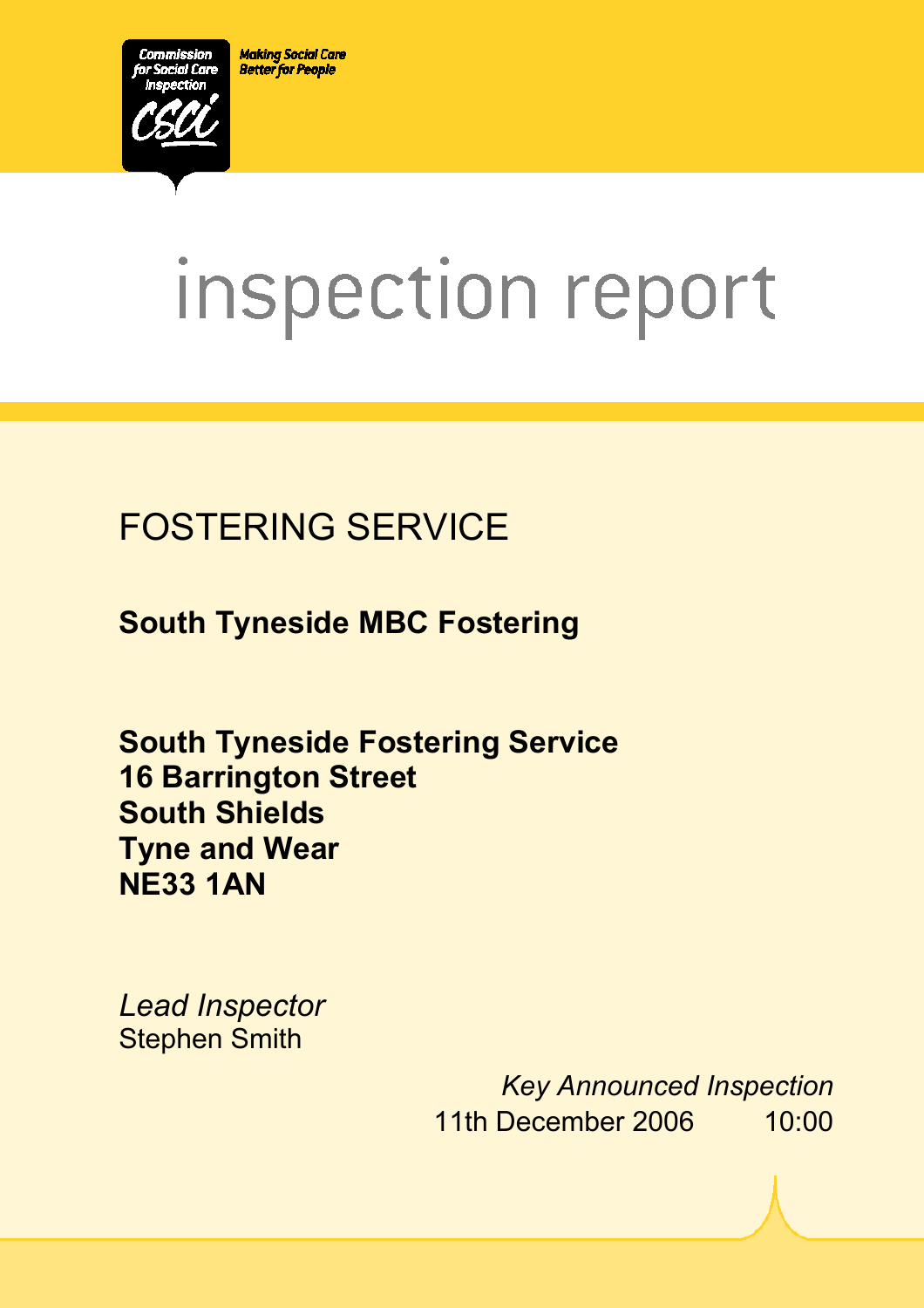The Commission for Social Care Inspection aims to:

- Put the people who use social care first
- Improve services and stamp out bad practice
- Be an expert voice on social care
- Practise what we preach in our own organisation

| <b>Reader Information</b> |                                                                                                                                                                                                              |  |
|---------------------------|--------------------------------------------------------------------------------------------------------------------------------------------------------------------------------------------------------------|--|
| Document Purpose          | <b>Inspection Report</b>                                                                                                                                                                                     |  |
| Author                    | <b>CSCI</b>                                                                                                                                                                                                  |  |
| Audience                  | <b>General Public</b>                                                                                                                                                                                        |  |
| Further copies from       | 0870 240 7535 (telephone order line)                                                                                                                                                                         |  |
| Copyright                 | This report is copyright Commission for Social<br>Care Inspection (CSCI) and may only be used<br>in its entirety. Extracts may not be used or<br>reproduced without the express permission of<br><b>CSCI</b> |  |
| Internet address          | www.csci.org.uk                                                                                                                                                                                              |  |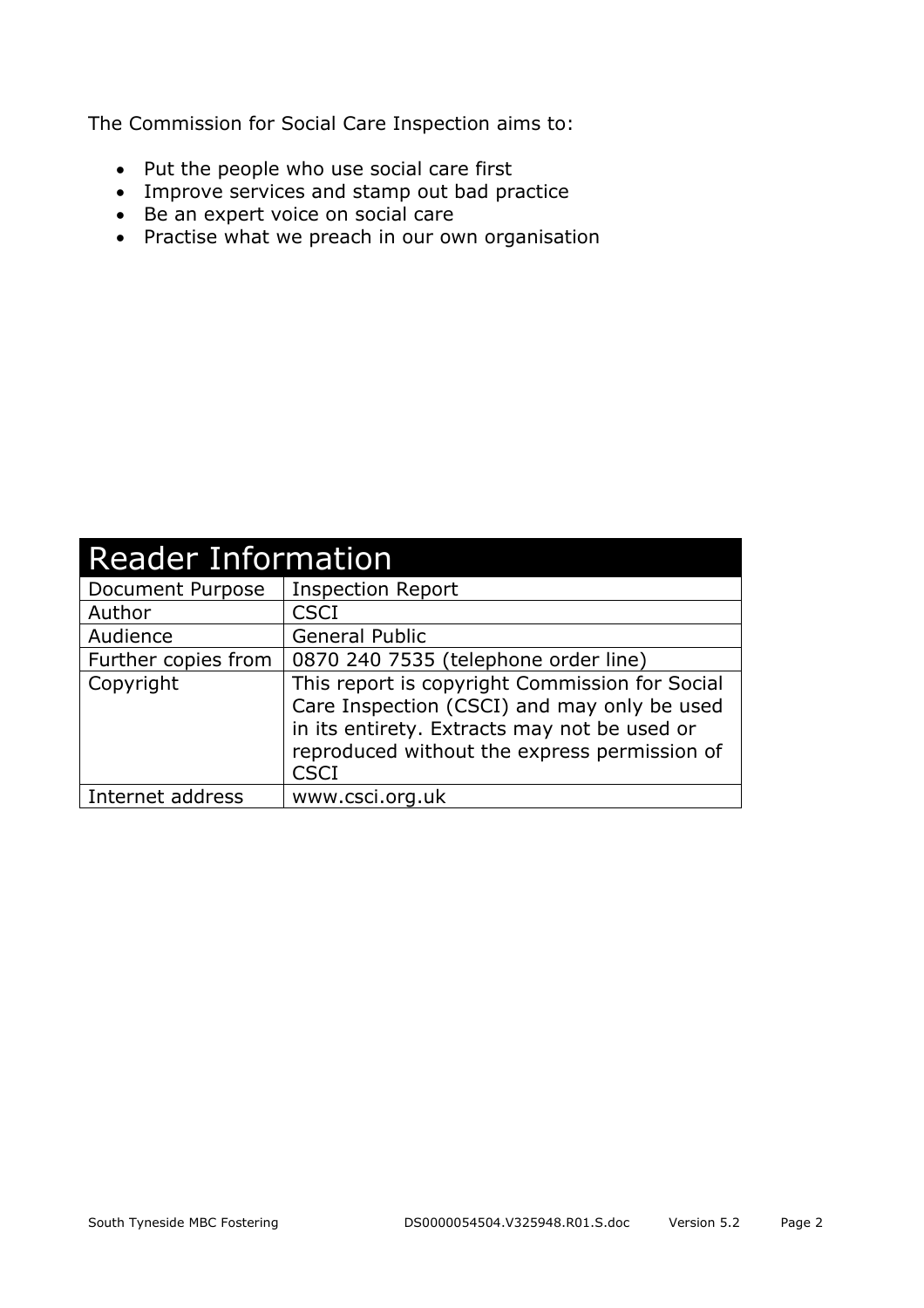This is a report of an inspection to assess whether services are meeting the needs of people who use them. The legal basis for conducting inspections is the Care Standards Act 2000 and the relevant National Minimum Standards for this establishment are those for *Fostering Services.* They can be found at www.dh.gov.uk or obtained from The Stationery Office (TSO) PO Box 29, St Crispins, Duke Street, Norwich, NR3 1GN. Tel: 0870 600 5522. Online ordering: www.tso.co.uk/bookshop

*Every Child Matters,* outlined the government's vision for children's services and formed the basis of the Children Act 2004. It provides a framework for inspection so that children's services should be judged on their contribution to the outcomes considered essential to wellbeing in childhood and later life. Those outcomes are:

- Being healthy
- Staying safe
- Enjoying and achieving
- Making a contribution; and
- Achieving economic wellbeing.

In response, the Commission for Social Care Inspection has re-ordered the national minimum standards for children's services under the five outcomes, for reporting purposes. A further section has been created under 'Management' to cover those issues that will potentially impact on all the outcomes above.

Copies of *Every Child Matters* and *The Children Act 2004* are available from The Stationery Office as above

This report is a public document. Extracts may not be used or reproduced without the prior permission of the Commission for Social Care Inspection.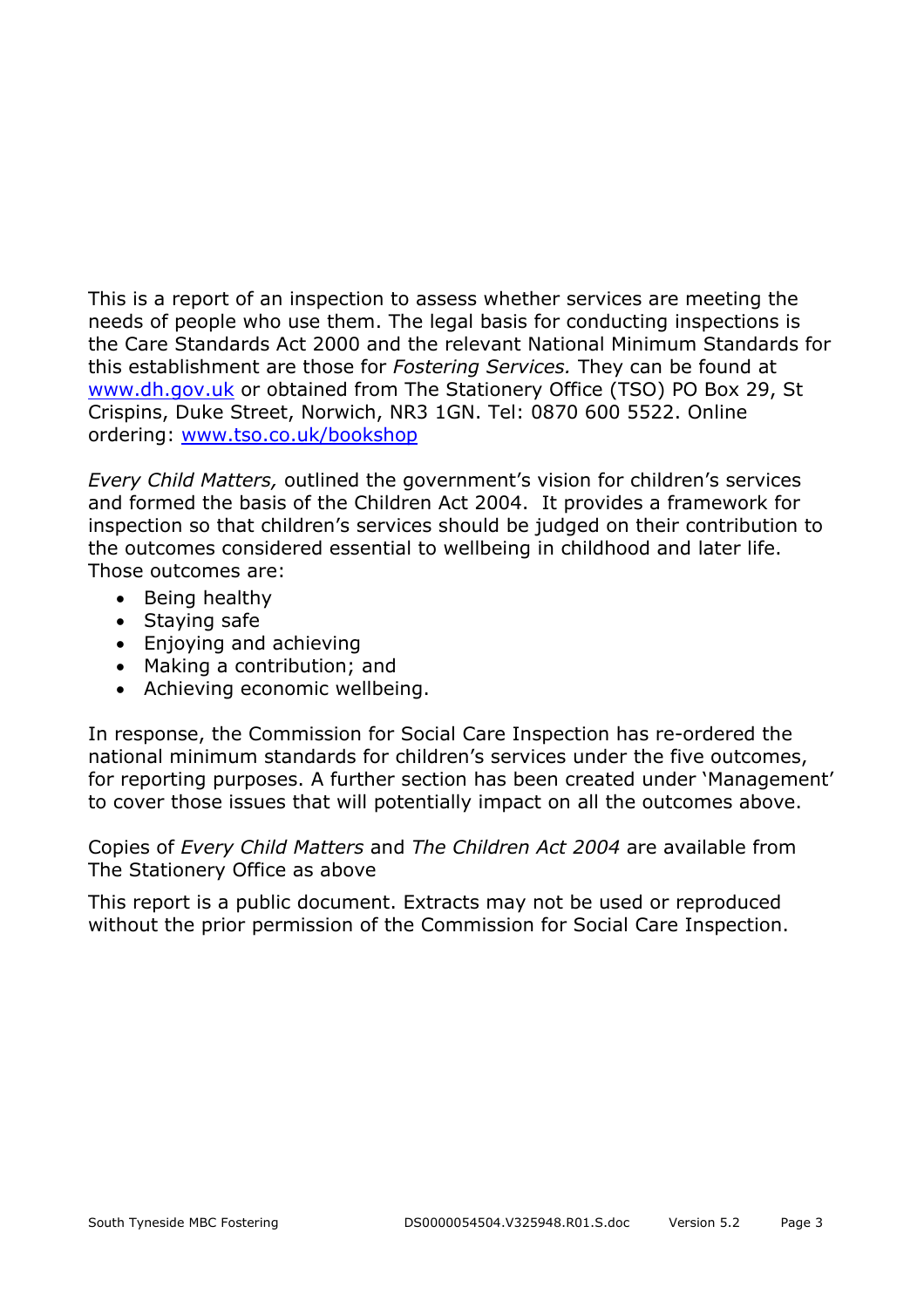# **SERVICE INFORMATION**

| <b>Name of service</b>                                              | South Tyneside MBC Fostering                                                                                  |
|---------------------------------------------------------------------|---------------------------------------------------------------------------------------------------------------|
| <b>Address</b>                                                      | South Tyneside Fostering Service<br>16 Barrington Street<br>South Shields<br>Tyne and Wear<br><b>NE33 1AN</b> |
| <b>Telephone number</b>                                             | 0191 423 8500                                                                                                 |
| <b>Fax number</b>                                                   | 0191 423 8510                                                                                                 |
| <b>Email address</b>                                                | brian.morgan@southtyneside.gov.uk                                                                             |
| <b>Provider Web address</b>                                         |                                                                                                               |
| <b>Name of registered</b><br>provider(s)/company<br>(if applicable) | South Tyneside Council                                                                                        |
| <b>Name of registered</b><br>manager (if applicable)                | Brian Morgan                                                                                                  |
| <b>Type of registration</b>                                         | Local Auth Fostering Service                                                                                  |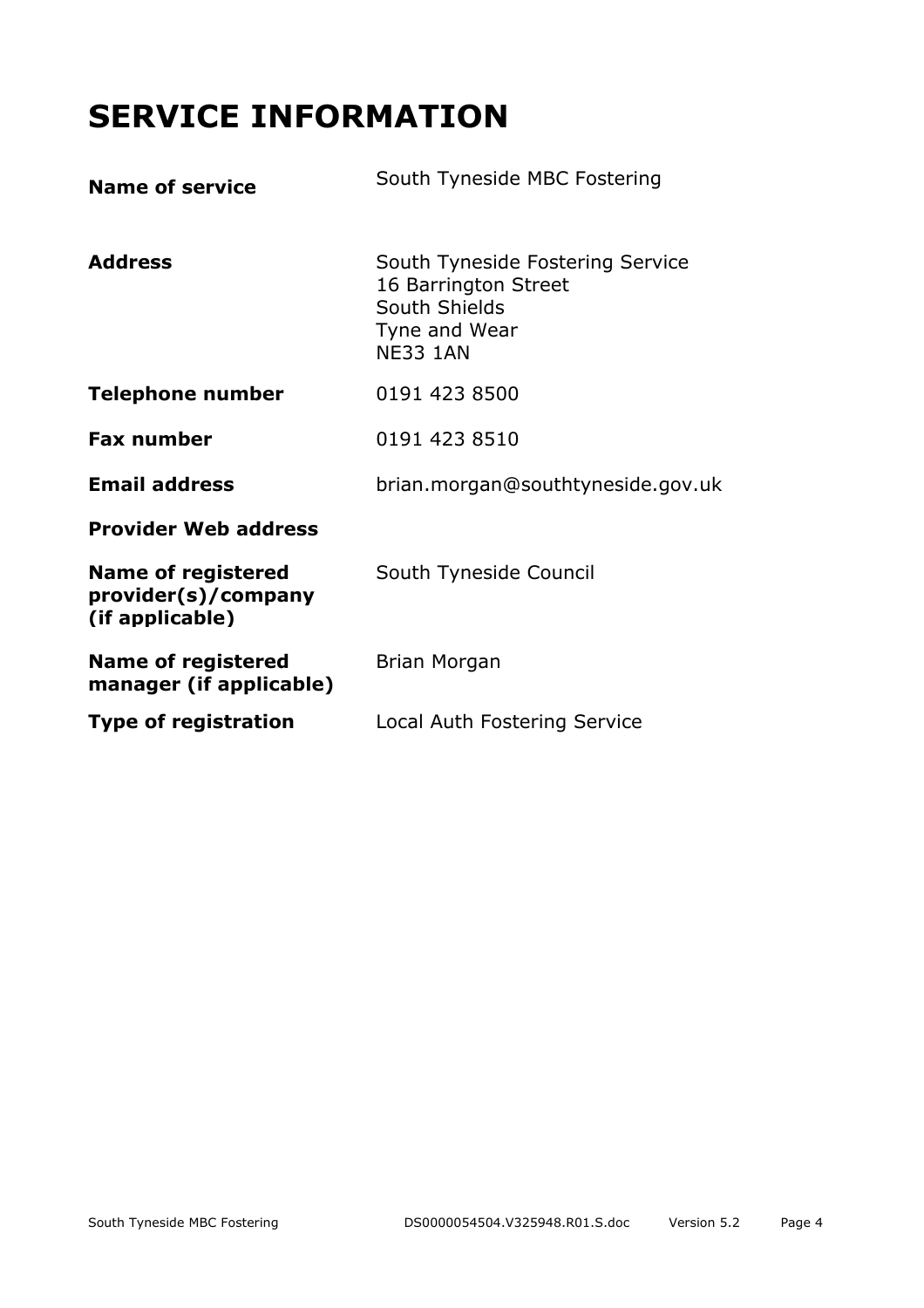# **SERVICE INFORMATION**

#### **Conditions of registration:**

**Date of last inspection** 14th February 2006

#### **Brief Description of the Service:**

The fostering service is located within the Children's Services Division of the Social Care and Health Directorate of South Tyneside Metropolitan Borough Council.

The continuing aim of the service is to provide high quality fostering placements to secure the best possible outcomes for looked after children. The fostering service has five categories of carer; these are mainstream carers, relative carers, respite carers, teenage scheme carers and permanence scheme carers. Mainstream carers provide a range of placements including preadoptive placements, emergency placements, as well as short, medium and long-term placements. At the time of the inspection the service has around 95 approved foster carers who, at that time were providing substitute family care to about 140 children and young people aged from 0 to 18 years.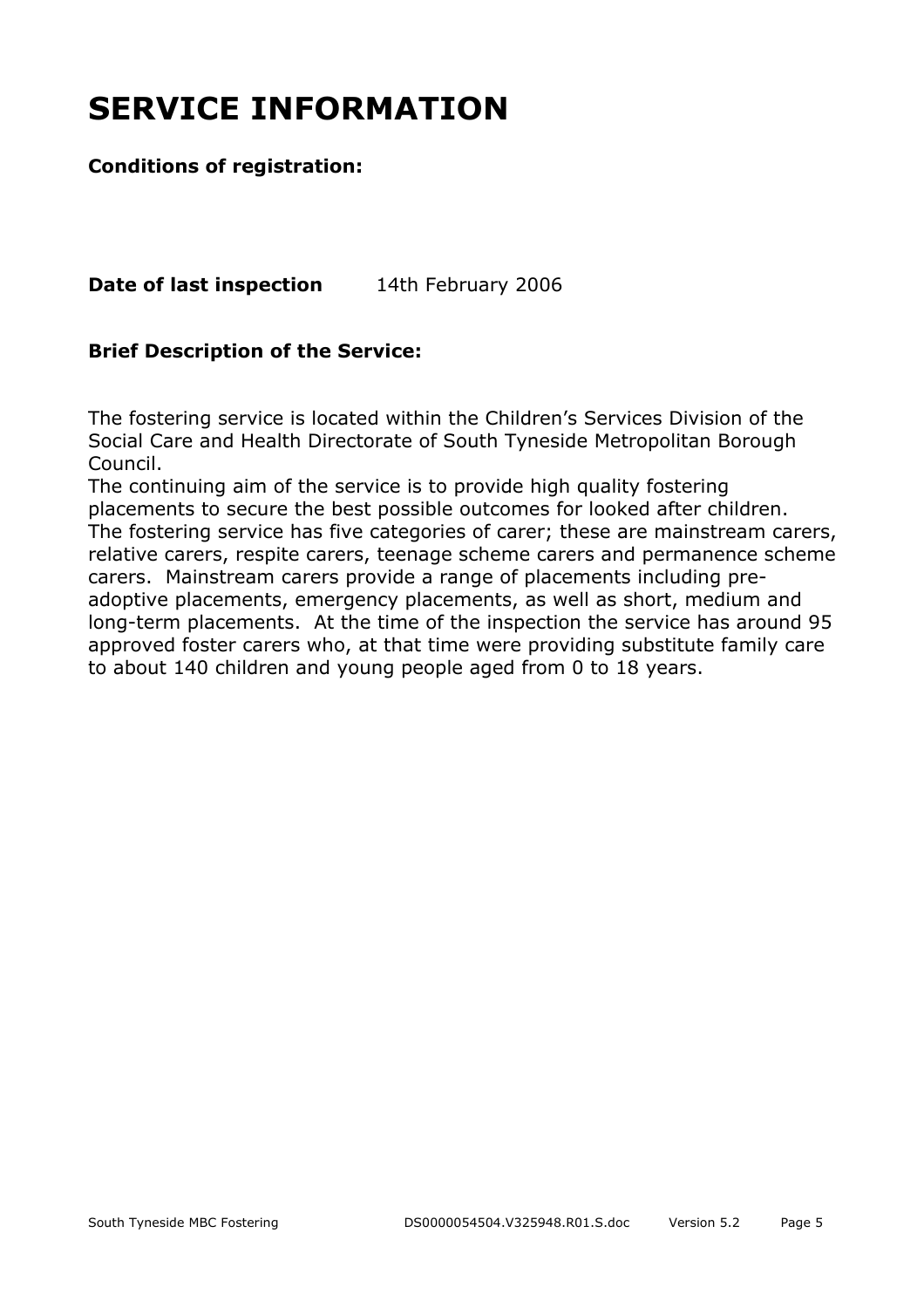# **SUMMARY**

This is an overview of what the inspector found during the inspection.

The inspectors would like to thank the children, carers and staff for the way they helped the inspectors do their job and find out what the fostering service is like. Staff in the fostering team, carers and children spoken to were very helpful and people spent time filling in surveys and sending them to the inspectors before the inspection. Information and facts in this report come from surveys sent to foster carers, fostered children and placing social workers and from written information the manager gave inspectors, as well as from the things seen and the people spoken to when they visited. Inspectors visited three foster carers with children living with them and surveys were returned from 18 fostered children and 35 foster carers. Unfortunately, though the fostering service were twice given survey forms to circulate to children's social workers, no survey forms had been returned from children's social workers at the time this report was written. All together, seven inspector days were spent with the fostering team and a further two days were spent reading questionnaires and sorting out the information in them.

A team of three inspectors carried out the inspection, which was done alongside an inspection of South Tyneside Metropolitan Borough Council's adoption service and an inspection of its arrangements for private fostering. Readers may wish to refer to the reports from these inspections, which are available from the Commission for Social Care Inspection. Information was gathered by:

- **Talking individually with children and foster carers;**
- **Individual and group discussions with fostering staff;**
- Group discussions with children social workers and their team managers;
- **Visiting foster carers' homes;**
- Group discussion with foster carers:
- Group discussion with independent reviewing officers;
- Reading children's, carers' and staff files;
- Reading records;
- **Interviewing the fostering manager;**
- Studying the surveys and other information sent back to us;
- Reading records of the meetings of the fostering panel.

People who told inspectors what they think about South Tyneside Metropolitan Borough Council Fostering Service generally said good things. The majority of people said that the service gives good support to foster carers and provides good outcomes for fostered children. The great majority (70%) of carers said that the quality of the service has not changed since last year. 27% said they think the service has got better. Only 3% said they think the service has got worse. When asked how things could be made better, most foster carers could not think of any suggestion to make it better. Any improvements suggested were varied. Suggestions made tended to be about matters such as communications, frequency of children's social worker visits, foster carers'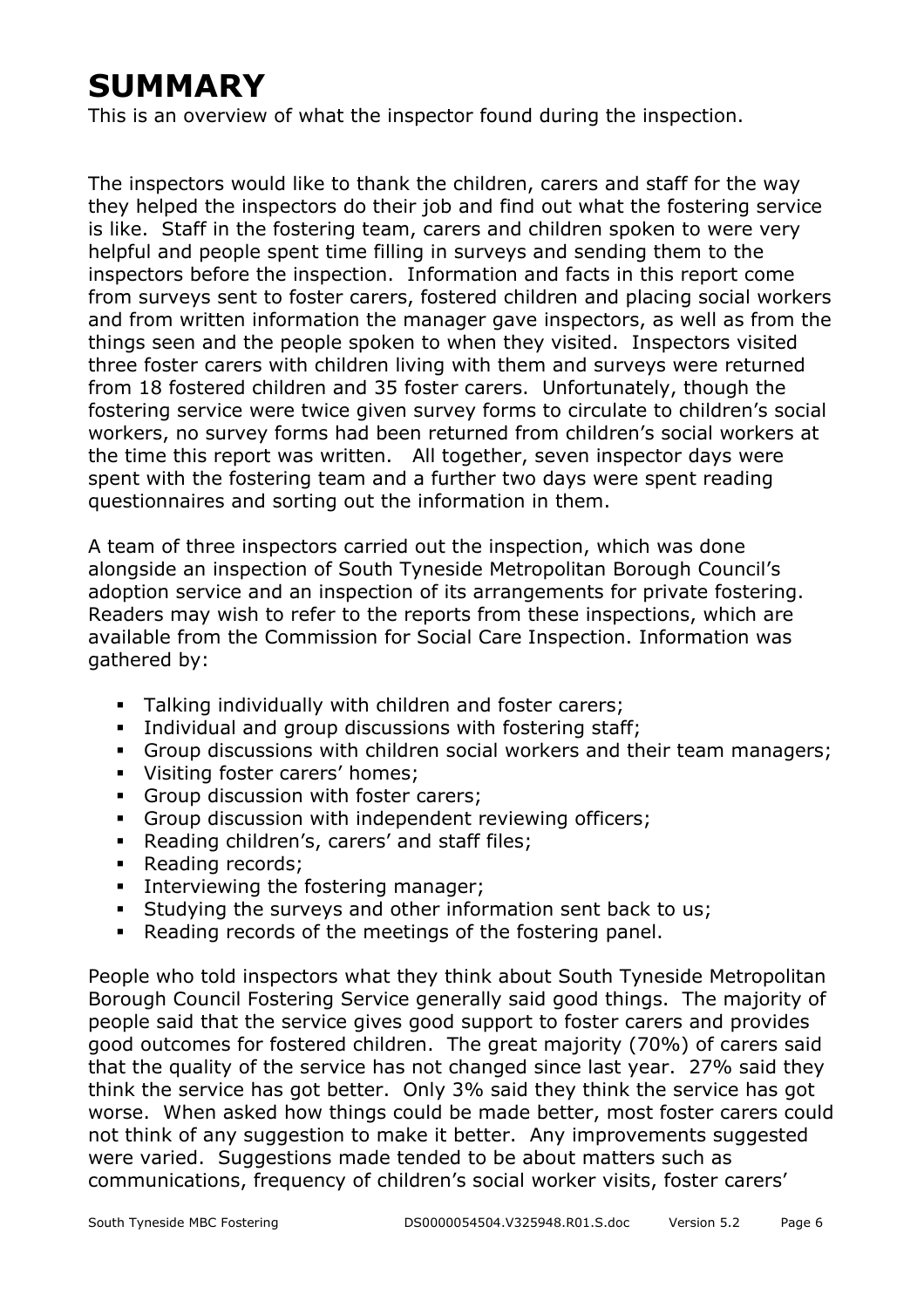payments or levels of social worker turnover in the children's social work teams.

It is good that most people involved with the fostering service think it is doing a good job. A foster carer summed this up by saying, "We have had very good experiences with the fostering service. Any problems have been sorted out quickly and sensitively." Most importantly, children said good things about being fostered and said that they are well looked after and happy in their foster homes. They said things like, "My foster family are excellent," "My carer treats me no different from the other children in her house and I love her to bits" and "I get anything I want and everything I need."

#### **What the service does well:**

South Tyneside Metropolitan Borough Council's fostering service is good at a lot of the things it does.

- The fostering service is good at working with people who want to foster to make sure that they are the right sort of people. It checks new foster carers out very carefully and they get good training before they can foster.
- New foster carers cannot foster until a group of experts called a panel make a recommendation that they are the right sort of people and have the skills they need to look after children properly. This panel is careful, gets a lot of information and thinks very hard about people before it recommends that they can foster.
- The service is also good at supporting foster carers to look after children. Foster carers get visited regularly and get good advice about how to help the children they are caring for. Carers said things like, "We are given all possible assistance" and "My social worker is a good help to me and supports the whole family." There is some very good training provided for foster carers to help them care for children better.
- The fostering service is good at making sure that children get to live in the place that is right for them. This is hard for it to do as it needs more foster carers and it does not always have very good information from social workers about the children to work with but it works very hard to make sure that children go to carers who are right for them. Children said things like, "My foster family are excellent" and "My carer treats me no different from the other children in her house and I love her to bits."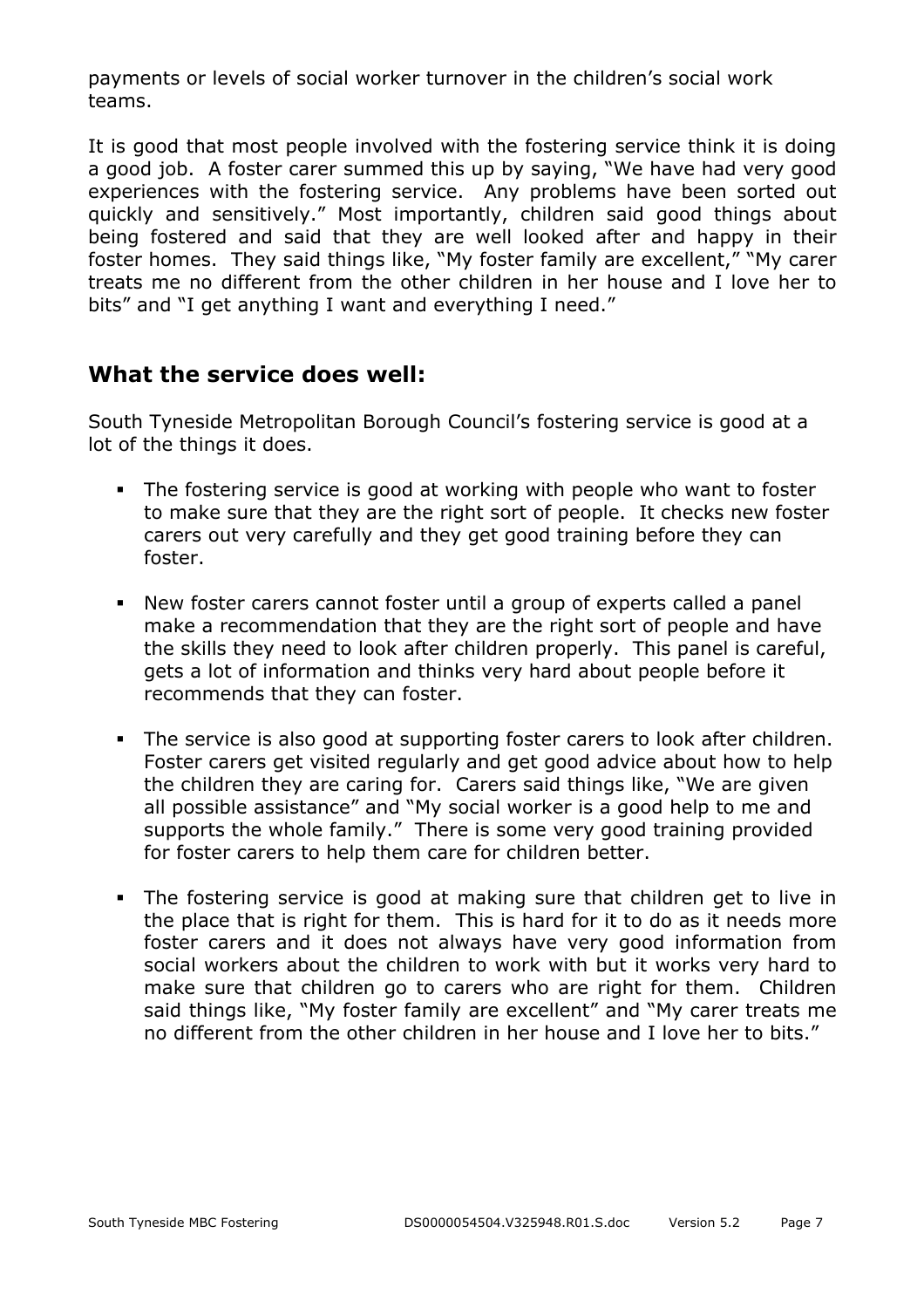- The service is good at helping children stay healthy and well. Children get good advice about their health and get help to get doctors and dentists when they need them. It also makes sure that children get their health checked often. A young person said, "My foster carers try to get me to eat healthy so that I can lose a little bit of weight." Children get especially good support with any special help or therapy they need to help them deal, in their heads, with any problems they have had.
- The fostering service is good at helping children get a good education. It is good at helping children stay in school and helping plan the support they need at school. Children said things like, "I get help with my work at school whenever I ask or I get help with my homework when I ask" and "My and my carer have been discussing what I want to do in the future."

#### **What has improved since the last inspection?**

Since the last inspection the service has:

- Made sure that children get visited by their own social worker more regularly and are asked what they think about the care they receive. Nearly all children said they feel listened to by their social worker.
- The service has also got better at finding out from children about how well they think their foster carers, the fostering service and the local authority are working to help them.
- Work has taken place to make sure that the person in the fostering service who helps foster carers get trained has the proper help and support from the service's bosses so she can do her work better.
- The service has worked to make sure that its fostering panel has got people on it with the right skills and knowledge to make good decisions and recommendations about new foster carers and foster carers' reviews. The records that are kept of the discussions that go on at panel and the decisions made have also got better since the last inspection.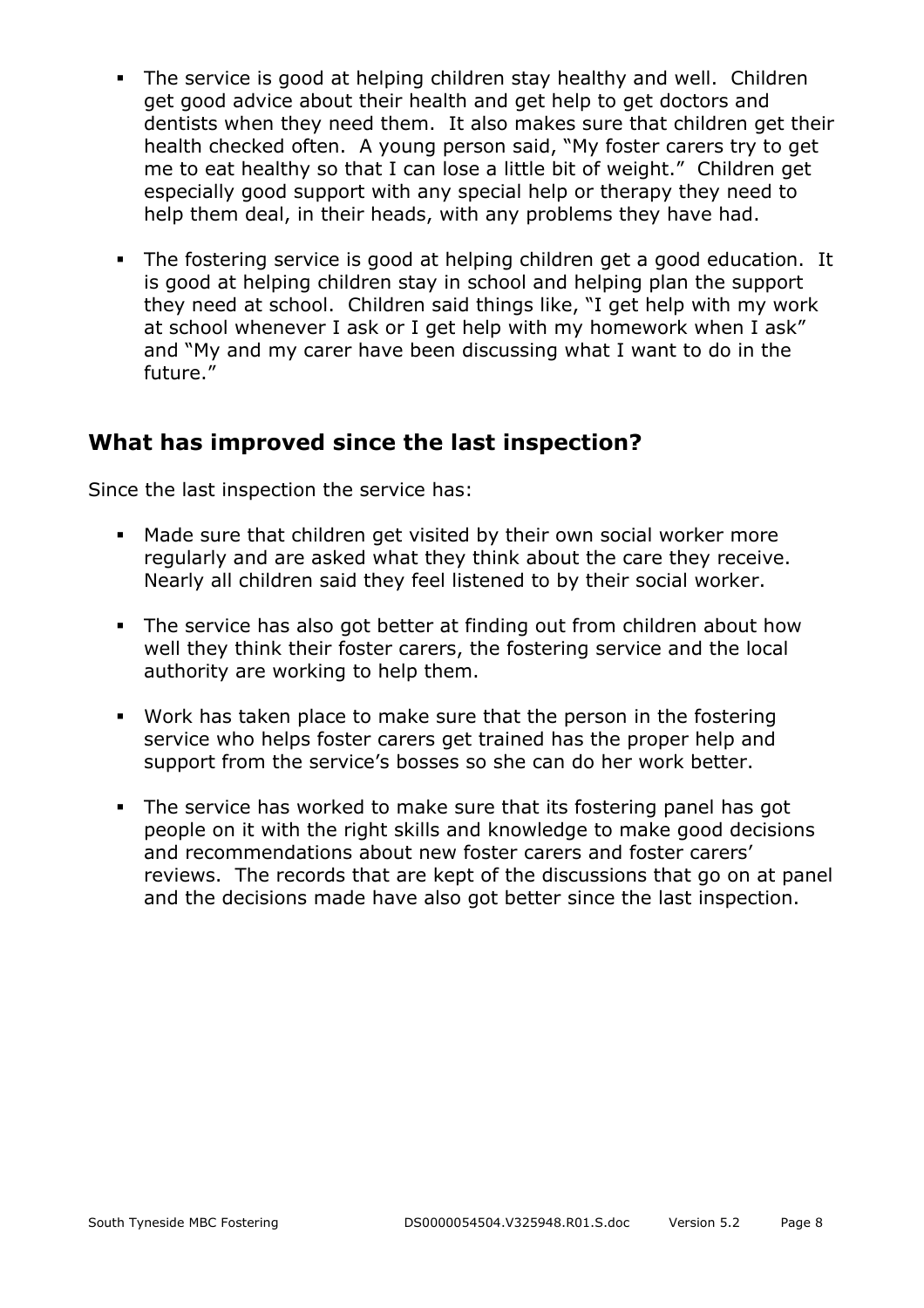#### **What they could do better:**

To make the service better for all children there are some things that the fostering service has to do. There are, also, some things that have to be done by South Tyneside Metropolitan Borough Council as a whole to make sure that it does the best it can for children.

- The local authority needs to make sure that all the LAC paperwork needed for a child is kept in their files and given to foster carers to that foster carers and everyone else know everything they need to look after children safely and well. The authority also needs to make sure that social workers tell the fostering team everything they know about a child when they a looking for a foster placement so that the fostering team can find the best foster carer for the child.
- The local authority needs to make sure there are less emergency placements of children with foster carers and more placements that are planned. This is important because it will allow children to move, in a planned way, to carers who know enough about them and are properly suited to the needs of the child.
- The local authority also needs to find more foster carers for older children and work out when and why it should use foster placements from independent fostering agencies. It needs to do this so that the money it has got to spend on fostering is used well to allow a better choice of suitable foster carers so that children and carers can be matched better. It should also keep on trying to get more carers from different ethnic backgrounds.
- The authority needs to make sure that some decisions it takes about fostering matters are made by someone with a job high enough up in the authority who does not work closely with the fostering team. This person should make the decisions about which people should be able to become foster carers and which should not and whether foster carers can care for more foster children than is usually allowed. The fostering service needs to make sure it sorts out how it writes down when carers have more children than is normally allowed so it keeps the right records about this.
- The authority should sort out how it does assessments of the relatives or friends of children (kinship carers) who want to care for them while they are looked after by the authority. It needs to do this to make sure that the people doing these assessments have the skills and training needed and get their work supervised by someone who knows fostering well and so that the person working with the child is not the same person who is working with the kinship carers.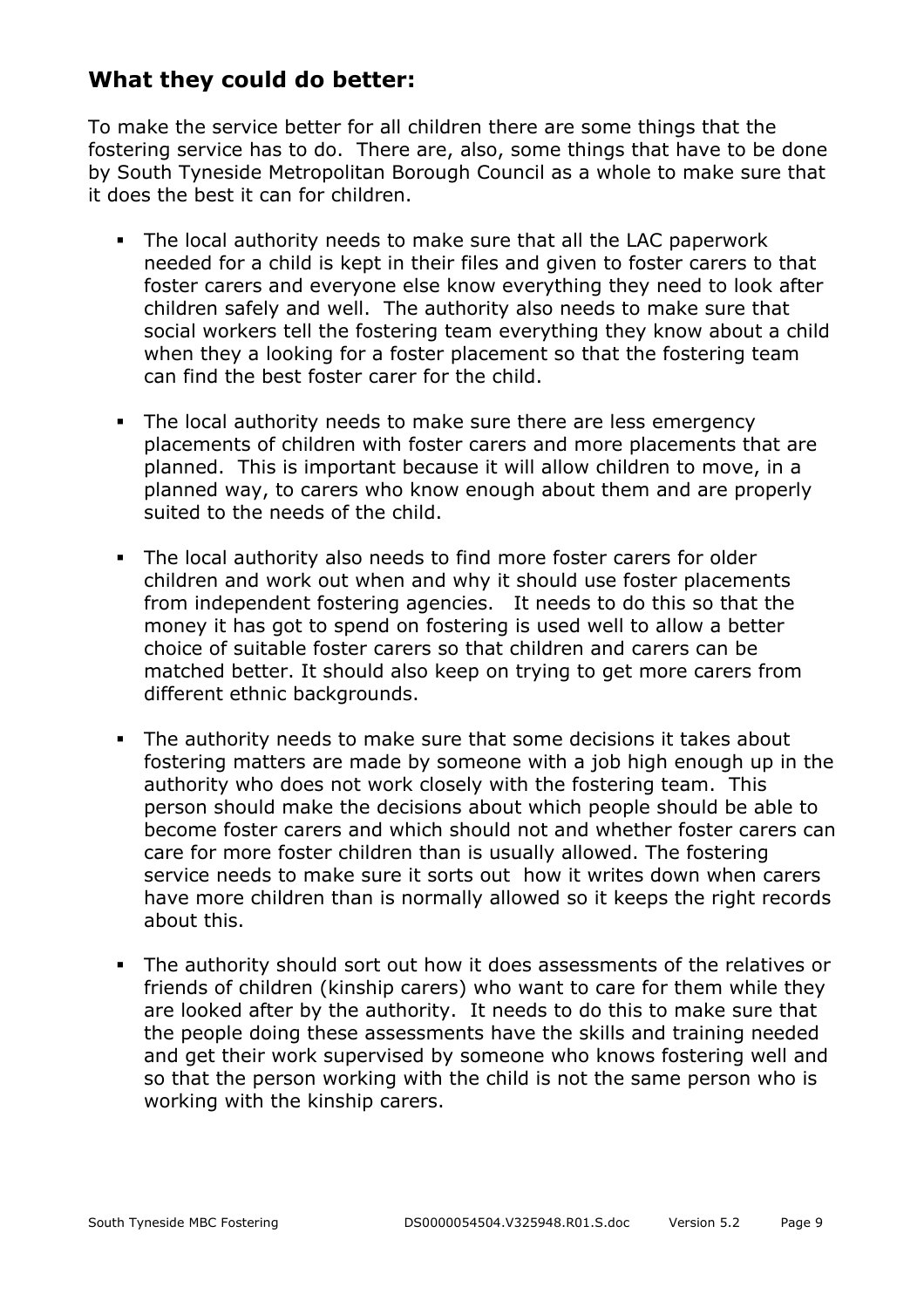- The service needs to make sure that, when children go to live with new foster carers, a meeting takes place to work out who needs to do what things for, and who can decide what things about, the child. A record of this meeting, called a 'placement agreement' must kept and given to the foster carer, social worker and anyone else at the meeting. This is necessary to make sure that everyone knows as much as they can about the child and how to help them best.
- All foster carers need to have regular child protection, first aid and bullying training and all need to have training in how to deal with difficult behaviour properly. The fostering service should make sure that all foster carers do regular training and it needs to be better at writing down what training foster carers have done so it knows exactly who has done what training.
- The service has to get better at finding out what children think about their foster carers so that their views can be used to foster carers' reviews and at the end of foster placements. It needs to do this so that children's views are listened to when people are deciding whether foster carers are still the right sort of people to look after children.
- A 'safe care policy' showing how a foster carer is going to look after a child in a way that is safe for the child and carer should be written down for each foster placement and checked out with the child's social worker to make sure it is right.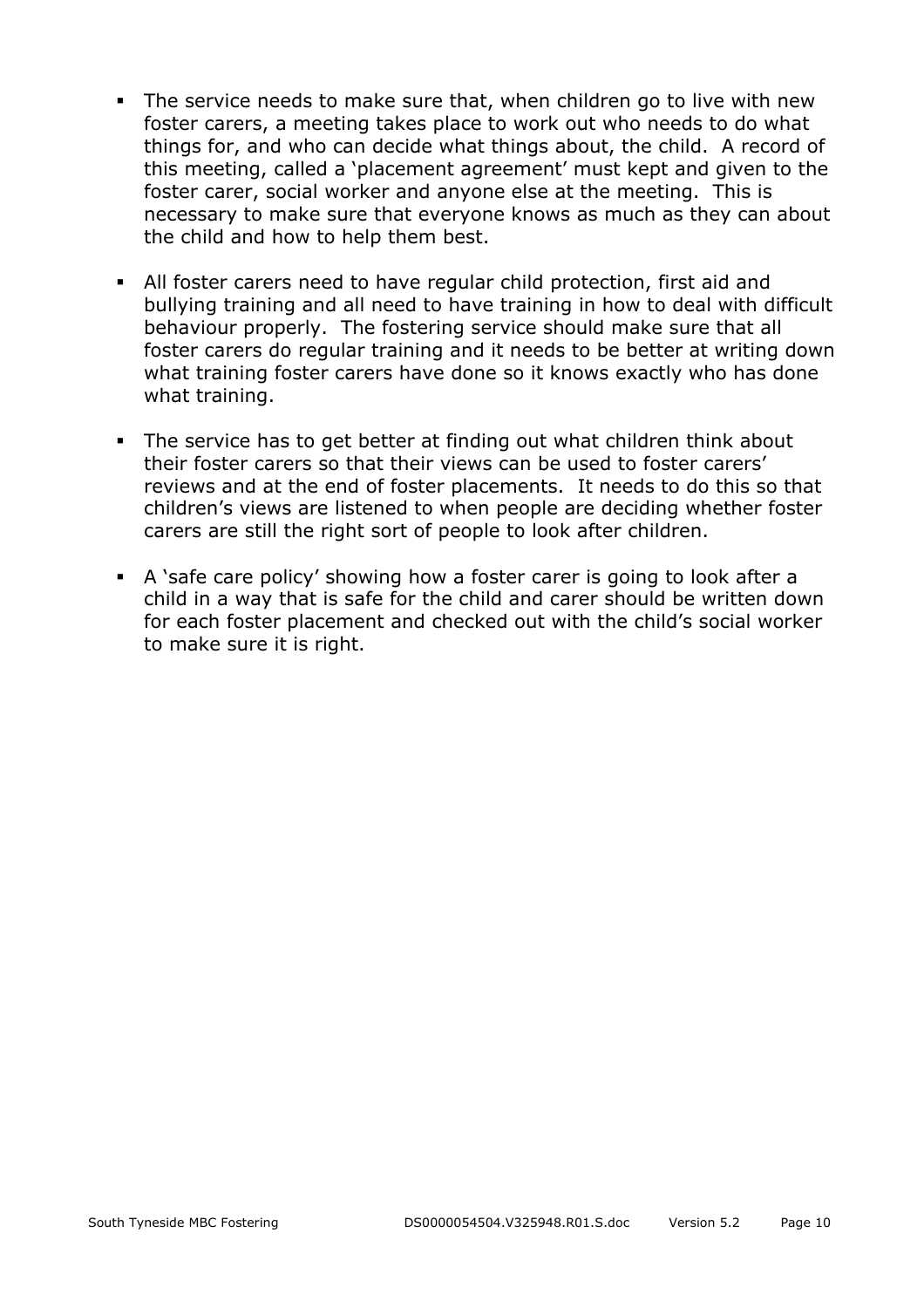Please contact the provider for advice of actions taken in response to this inspection.

The report of this inspection is available from enquiries@csci.gsi.gov.uk or by contacting your local CSCI office. The summary of this inspection report can be made available in other formats on request.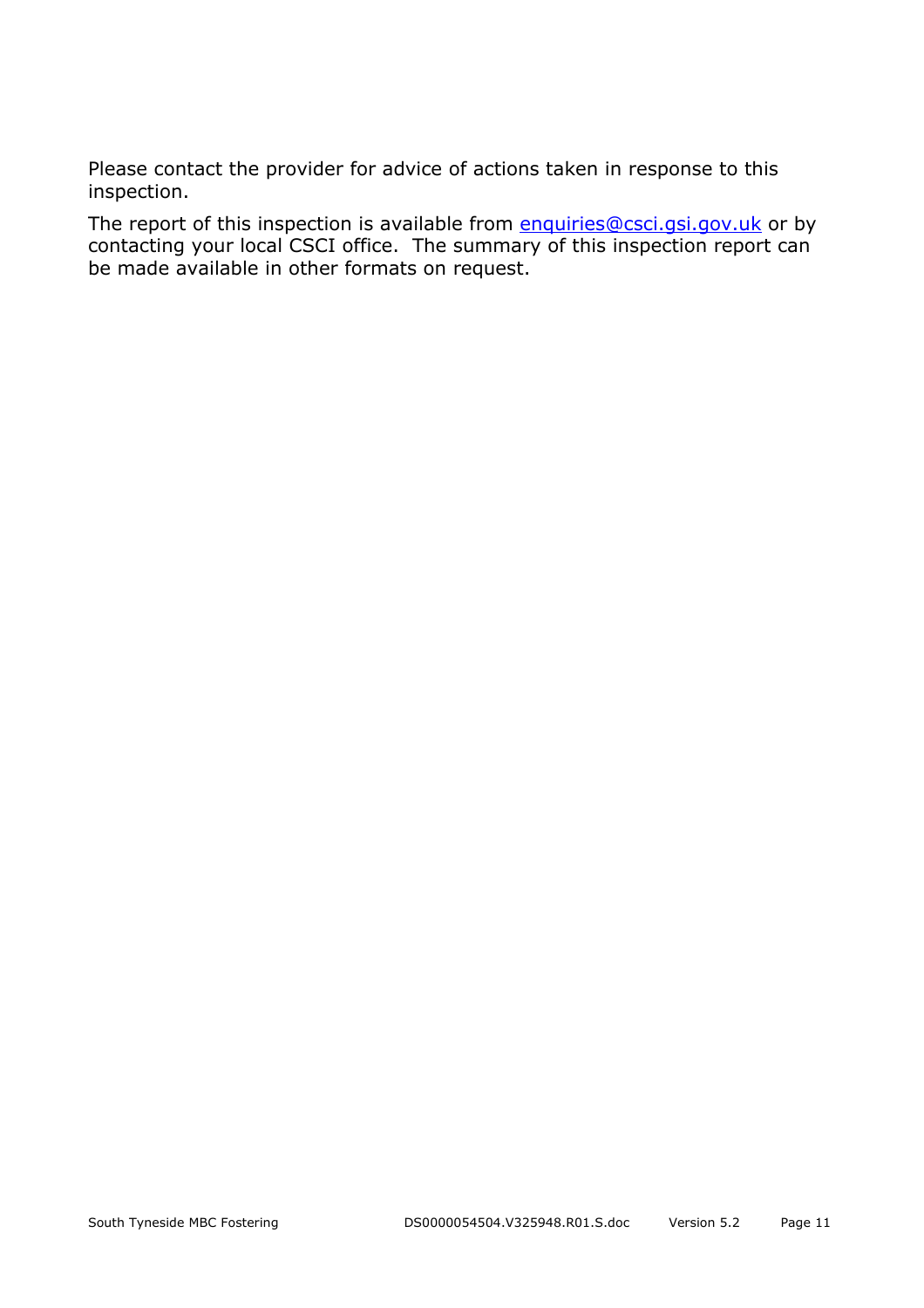# **DETAILS OF INSPECTOR FINDINGS**

## **CONTENTS**

| Being Healthy                                           |
|---------------------------------------------------------|
| <b>Staying Safe</b>                                     |
| Enjoying and Achieving                                  |
| Making a Positive Contribution                          |
| Achieving Economic Wellbeing                            |
| Management                                              |
| Scoring of Outcomes                                     |
| Statutory Requirements Identified During the Inspection |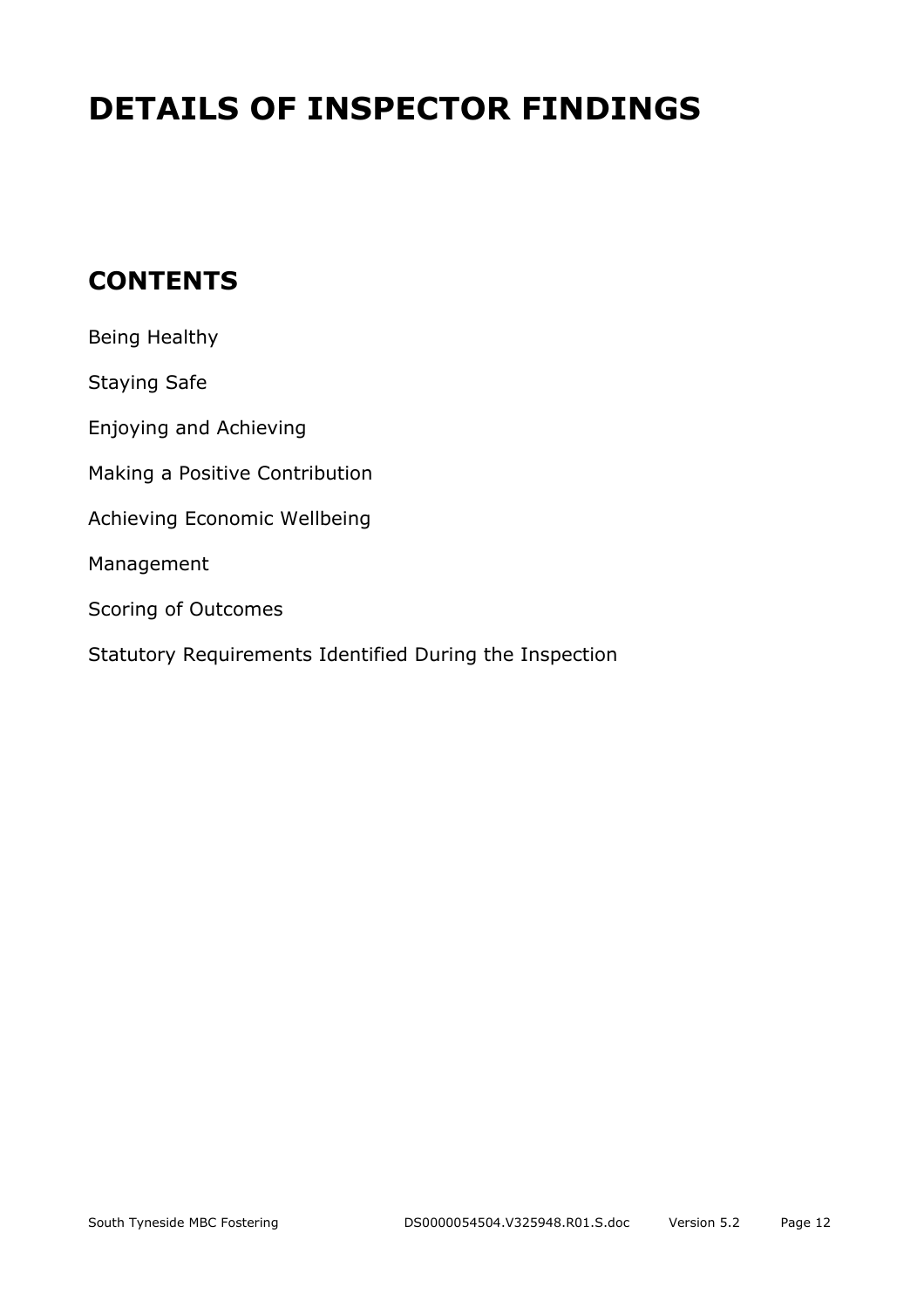## **Being Healthy**

#### **The intended outcome for this Standard is:**

• The fostering service promotes the health and development of children.(NMS 12)

#### **The Commission considers Standard 12 the key standard to be inspected.**

#### **JUDGEMENT – we looked at the outcome for Standard:**

#### **12**

Quality in this outcome area is good. This judgement has been made using available evidence including a visit to this service.

Children's physical and emotional health needs are well met by the fostering service but the information provided to, and agreed with, foster carers about children's health could be improved.

#### **EVIDENCE:**

People spoken to or consulted during the inspection said there are good links between children's services and health services working with children in the area. The authority has placed great emphasis on promoting the health of looked after children and has done a great deal of work to ensure that 91% of fostered young people have had a Looked After Children (LAC) medical check in the last twelve months. This is a high level and represents very positive practice in this area. All parties consulted reported good access to and good support from child psychology and psychiatry services and Access to the Child and Adolescent Mental Health Service (CAMHS) is reported to be good, though a small minority of carers said that access had been slow. Everyone consulted spoke very highly indeed about the excellent support and advice provided by the child psychology service and its availability to fostered children and carers. Work is taking place in this area to further develop arrangements to build specialist teams to support children needing help in this area. Training has also been provided to foster carers working with children needing specialist input from these services.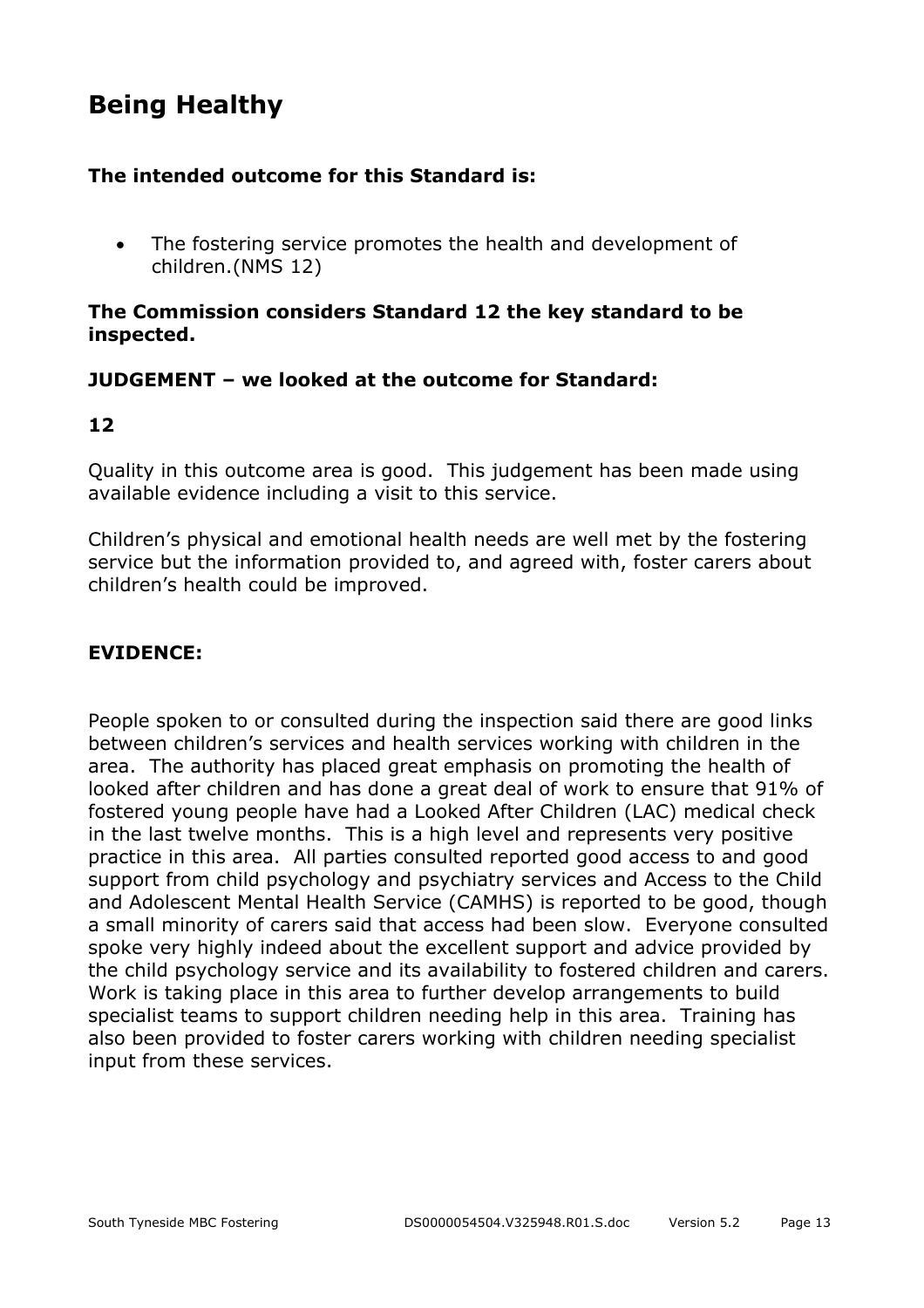Case tracking during the inspection provided good examples of how children's health needs are met and provided for, including children's dietary, medical and emotional needs. Children visited and spoken to were all registered with doctors and dentists and children's files contained information about their health needs and support or treatment provided. In one situation case tracked the young person did not have a Placement Plan (PP) Part 1 or 2 in her social work file and the foster carer confirmed that she did not have a copy of these documents. This means that arrangements for seeking and consenting to health treatments were not clearly identified and recorded. Additionally, in some situations, Essential Information Records (EIR) Parts 1 and 2 were not completed in sufficient detail to contain full history of children's health, treatments or immunisations. Full LAC documentation pertaining to children's health must be retained in their social work file and this information given to foster carers.

Foster carers are offered training in a range of matters relating to children's physical, emotional and mental health. There is, however, not enough first aid training offered to carers to ensure that all carers are in possession of an upto-date first aid qualifications.

Foster carers views about how well the service them to meet children's health needs were as follows:

| % of Carers |
|-------------|
| 33%         |
| 52%         |
| 12%         |
| 3%          |
|             |

Foster carers' comments included:

- "Fostering service makes carers aware of outside agencies but offers little help in getting the kids to these agencies, eg. Alcohol abuse."
- "Support worker and young people's social worker is kept updated/informed of any concerns and referrals are made if required. All young people are registered with doctors and dentists."
- We have NVQ and many training schemes which include healthy wellbeing and healthy lifestyles. We feel well equipped in this area."
- "Had excellent support from a clinical psychologist in order to support the young person currently placed with me."

66% children consulted said they 'always' get the right help and advice with their health, 17% said they usually get this help and 17% said they sometimes get it. Children's said things like:

- "So I can stay healthy and eat a balanced diet."
- "My foster carers try to get me to eat healthy so that I can lose a little bit of weight."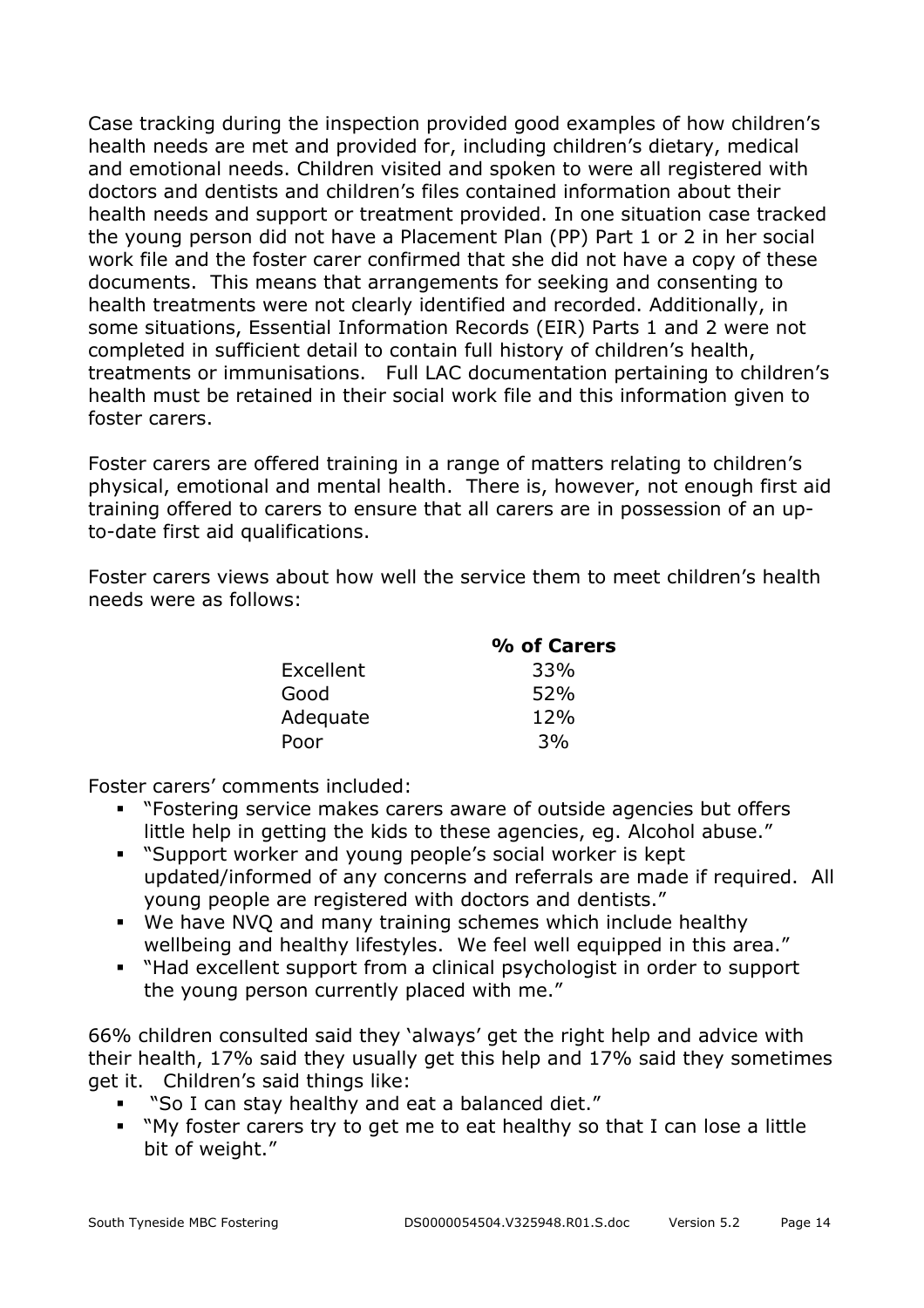- "To change my weight."
- "My teachers, carer, doctor, health visitor."
- "Because my foster carer is concerned that I may not eat healthily."
- "With my swimming."
- "(Foster carer) keeps us right with food same as nurse."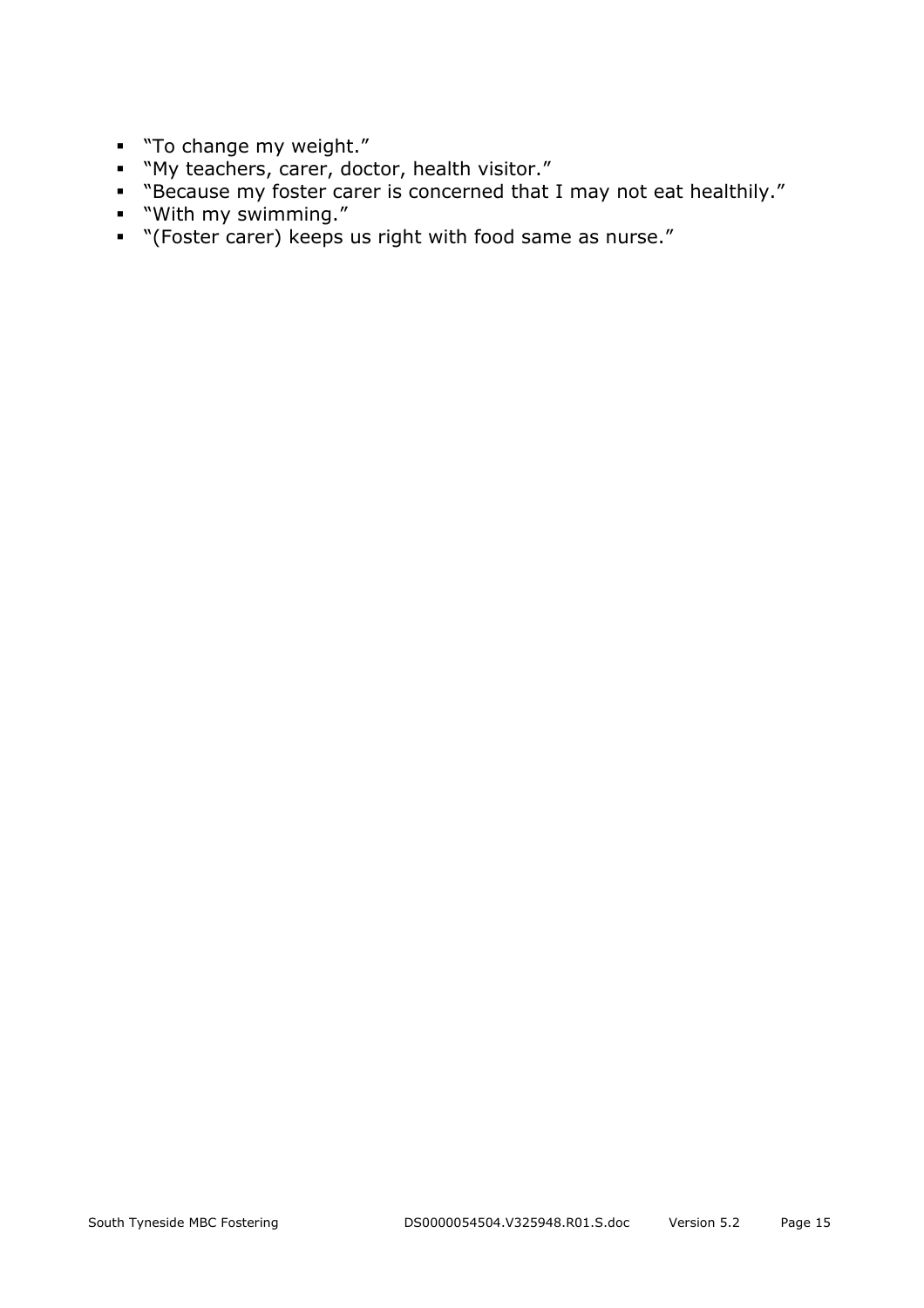## **Staying Safe**

#### **The intended outcomes for these Standards are:**

- Any persons carrying on or managing the service are suitable. (NMS 3)
- The fostering service provides suitable foster carers.(NMS 6)
- The service matches children to carers appropriately.(NMS 8)
- The fostering service protects each child or young person from abuse and neglect.(NMS 9)
- The people who work in or for the fostering service are suitable to work with children and young people.(NMS 15)
- Fostering panels are organised efficiently and effectively.(NMS 30)

#### **The Commission considers Standards 3, 6, 8, 9, 15 and 30 the key standards to be inspected.**

#### **JUDGEMENT – we looked at outcomes for the following Standard(s):**

#### **3, 6, 8, 9, 15 and 30**

Quality in this outcome area is adequate. This judgement has been made using available evidence including a visit to this service.

The fostering service provides children with carers with safe homes and works hard to match children placed with suitable carers though this is hampered by poor information from children's social workers and a high level of emergency placements. Some decision making arrangements regarding approval and exemptions are not robust enough to fully protect children and more carers need basic training in child protection matters. Staff recruitment procedures and fostering panel are robust and help protect children.

#### **EVIDENCE:**

All foster carers visited as part of the inspection process made the inspectors welcome and cooperated fully with the inspection process. The homes visited were comfortable and suitable environments in which to bring up children. Children consulted were very pleased with their home. Good health and safety checklists were in place in all the files examined; these contained thorough checks of home safety and include checks on car MOT and registration documents as well as driving licence and insurance details. These checklists were all up-to-date as were pet safety questionnaires where appropriate. The fostering service is working with the Fire Service and this includes arranging independent fire safety checks by the Fire Service on foster homes.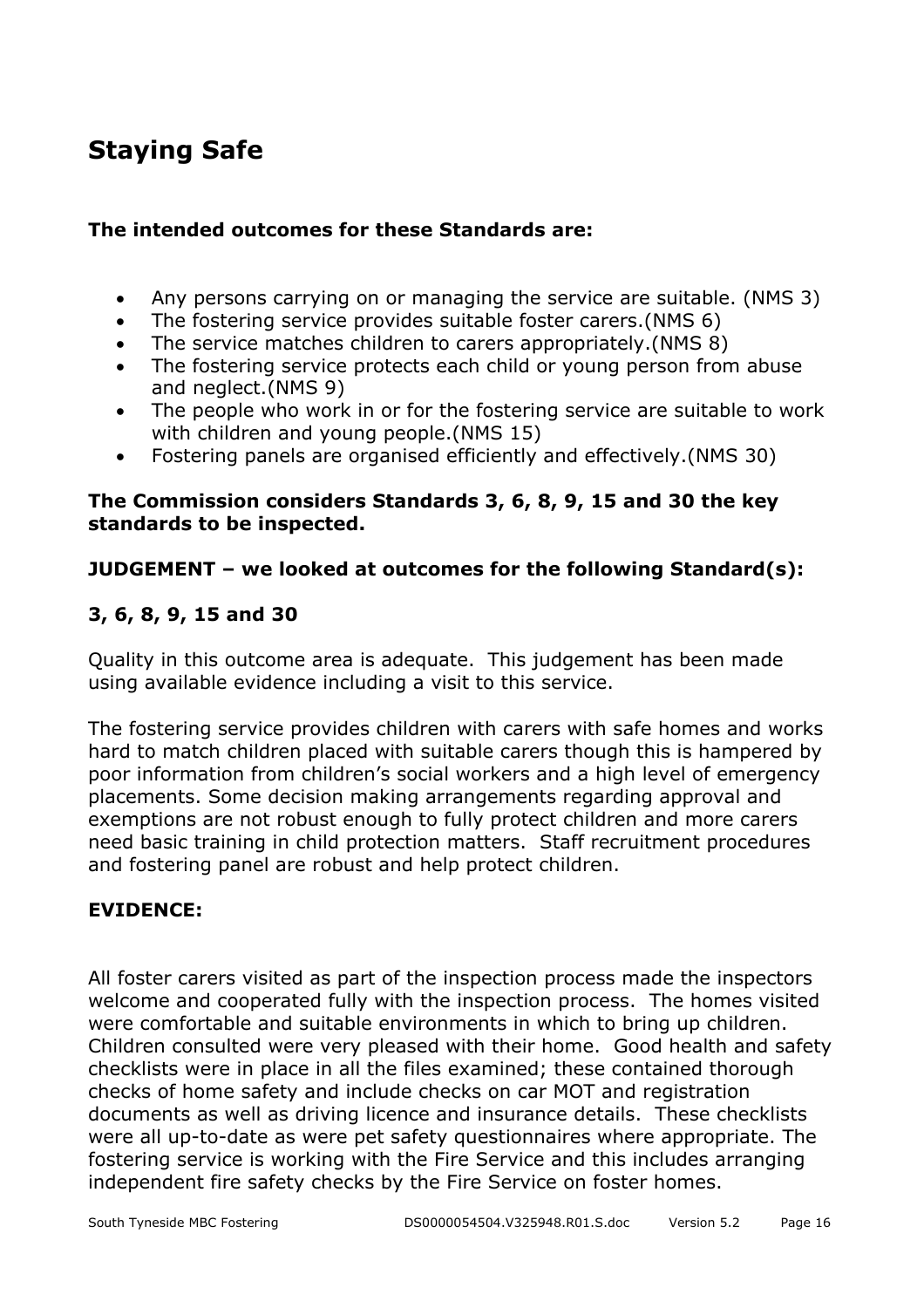The fostering service works hard to match children with appropriate foster placements and arrangements are generally effective with the constraints of placement availability. Generally foster carers consulted said that they receive adequate or better information about child as below:

|           | % of Carers |
|-----------|-------------|
| Excellent | 14%         |
| Good      | 42%         |
| Adequate  | 39%         |
| Poor      | 5%          |

Carers said things like:

- "We think a little bit more information would be better as it would help to understand what the children have had to deal with and give us more insight of how we can deal with the children's needs."
- "We could have been given more written information. Most of what we were given was verbal meaning the child could probably hear."
- "Sometimes good but can be poor if the children arrive in an unplanned way."
- "I always get as much information as I possibly can. I fell the best policy is to ask lots of questions before the event.
- "I've been given as much information as possible then more shortly after the placement."

Social workers spoken to felt that they had little choice of placement though the majority felt that the fostering service tries to match placements but that there are not enough foster carers particularly for the older children. Members of the social workers' group spoken to said that they are very busy and do not have the time they would like to provide the fostering service with information about children for whom they need placements. Worryingly, some social workers said that they try to 'get away' with giving the fostering team as little information about a child as possible because they do not have the time to supply the information. This situation should be addressed by the authority to ensure that as much information as possible about children is available when matching decisions are being made and to give to the foster carer to ensure that placements are as safe and successful as possible for the child.

Case tacking of three children found that two children had no foster placement agreement for their current placement despite the fact that the authority uses PP 1 and 2 as the foster placement agreement. In one situation PP1 and 2 had been completed 14 months after the beginning and one month after the end of a child's previous placement with a carer and their was no agreement at all for the current placement, in another the documentation on the child file related only to a previous placement with an independent agency. The other file examined contained full LAC documentation for the child and this carer said that information provided is good. Other carers had useful supporting information about the child. It is essential full LAC documentation is in place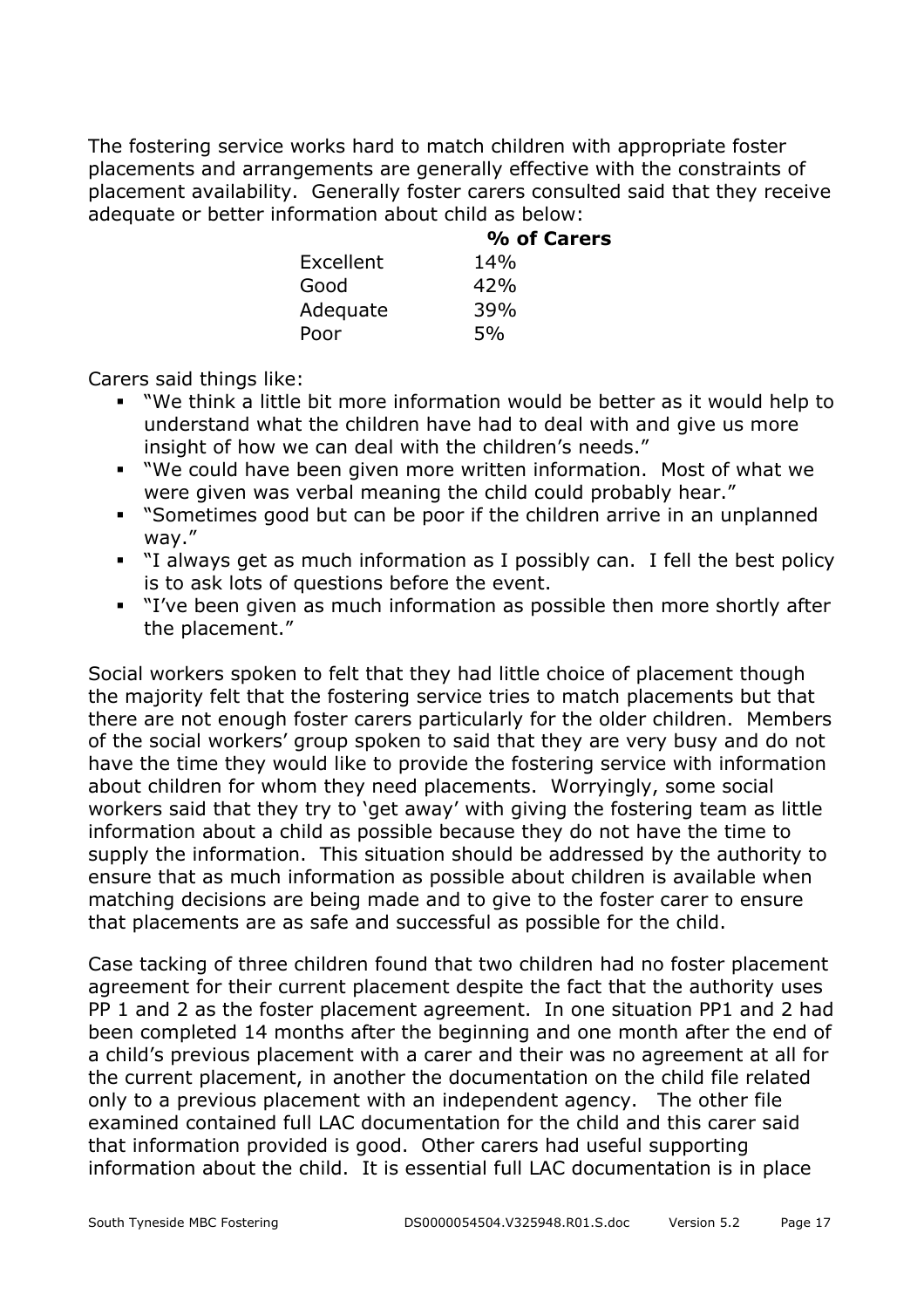for all children and that foster carers receive copies of all these documents. No placements should be made without Placement Agreements. It was, additionally, noted that the fostering service does not retain LAC documentation in respect of foster carers currently placed children on their files. This means that fostering staff do not have ready access to information about children to support their work with foster carers. The manager said that fostering staff do not have access to these documents in the authority's computer system but that this could be arranged. The fostering service must have access to this information or retain it within foster carers' files.

The authority has developed a range of foster care schemes including, a permanence scheme, a teenage foster care scheme as well as its kinship, mainstream and respite care foster carers. The service is working to recruit and expand these schemes, particularly the permanence and teenage schemes, used mostly for older children, in order to reduce its use of placements with independent fostering agencies (IFAs) for older children. Most people spoken to said that IFA placements are generally used for reasons of capacity for older young people and tended to be used in emergency situations. A decision making process involving team managers is in place to manage the access to placements in the independent sector but, currently, a high proportion of independent placements (approaching a quarter of total placements) is used. These placements are expensive and people consulted expressed the view that many IFA placements don't need the specific services offered by the IFA. The authority should continue to develop its own provision for older young people and develop a planned commissioning strategy for using IFAs.

Fostering, placing social workers and IRO's said that the use of independent foster placements are monitored regularly and that in house provision is used where possible. All said that no children would be moved from IFA placements back into the authorities own foster care provision unless it was based on the child's needs. All said they had never experienced a child being moved on solely financial grounds.

Social work managers, placing social workers and supervising social workers all said that the authority's LAC population is relatively high and that the service is working to reduce this level. Within this environment the proportion of foster placements made in an emergency is also high. Figures provided by the authority showed that overall 49% of foster placements are made in an emergency with this proportion increasing to 100% for young people aged 10 and over. Social workers said that often placements are identified on a planned basis in case they are needed, only to be used for another child on an emergency basis. They said that that this then results in the originally identified child having to be placed elsewhere, probably in an emergency. This is partly a capacity issue but the authority needs to consider how to reduce the proportion of emergency placements made, as planned placements allow for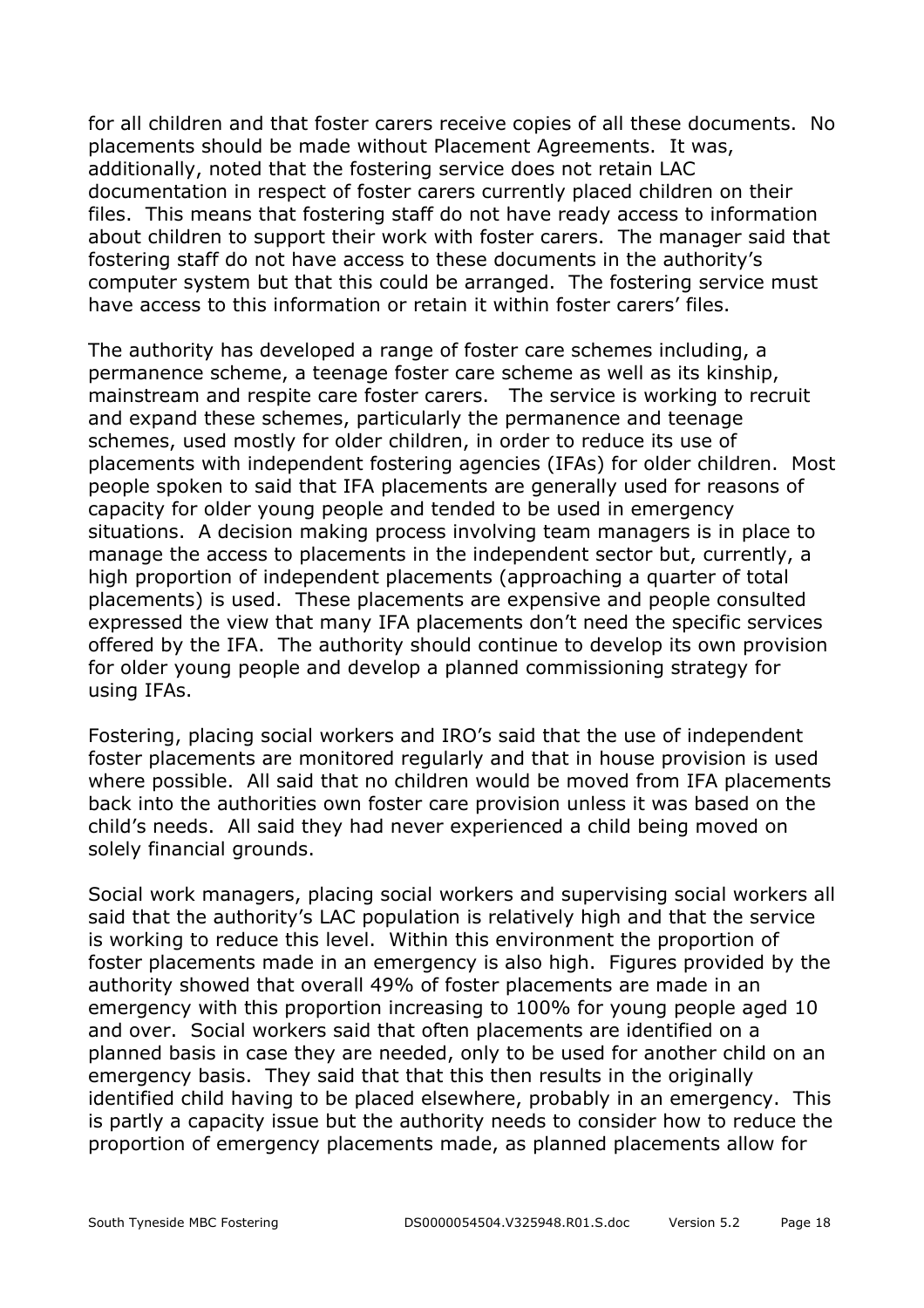better information to be supplied to the foster carers and provide better outcomes for children.

The authority keeps a record of the number of exemptions in place where children are placed with carers outside the terms of their foster carer approval. At the time of the inspection the authority declared that no foster children were caring for more children than the 'usual fostering limit' set out in the Children Act 1989 though case tracking identified the fact that one set of carers were looking after more children than this limit. The limit states that no more than three children should be fostered unless they are all siblings in relation to each other and one carer had five children from two families placed. The inspectors noted that this is an excellent placement for the children, one child said, " I feel safe here they care really good for you." Nevertheless this placement is over the usual fostering limit and as such requires an exemption from this limit to be in place. Discussion with the manager identified that the service had misunderstood the regulation and he said they would correct the situation straight away.

The same foster family had, for a short period of time, been used for shortterm respite for another 2 young people and this had resulted in them having seven children in placement for a short period. The manager explained that the children already new each other very well and that the foster families spend a lot of time together. The nature of the foster carer's house however and the number of children placed were however such that CSCI would expect that no extra children will be placed with these foster carers while they already have five children in placement. The fostering manager accepted this view and confirmed that no further placements would be made in the current situation.

The authority's arrangements for agreeing exemptions are such that they are considered and agreed by the fostering manager and, in one instance, it was noted that the supervising social worker had signed to agree an exemption on behalf of the manager. The manager is not of sufficient seniority within the authority to decide on the granting of an exemption there is a potential conflict of role when deciding on exemption based on children's needs and having the responsibility for managing the resources of the fostering service. The authority needs to develop arrangements for exemptions to be decided on by someone with appropriate seniority.

People consulted during the inspection were generally positive about the support provided to maintain placements and promote stability and all parties consulted were very positive about he input from the child psychology services in this area. Additionally, very good quality life story work for younger children was reported and people spoken to said that arrangements were in place to provide this work with older children as well. Case tracking provided an example of the service negotiating summer school placements for two young people placed with a care on a short-term basis to allow the carer and a long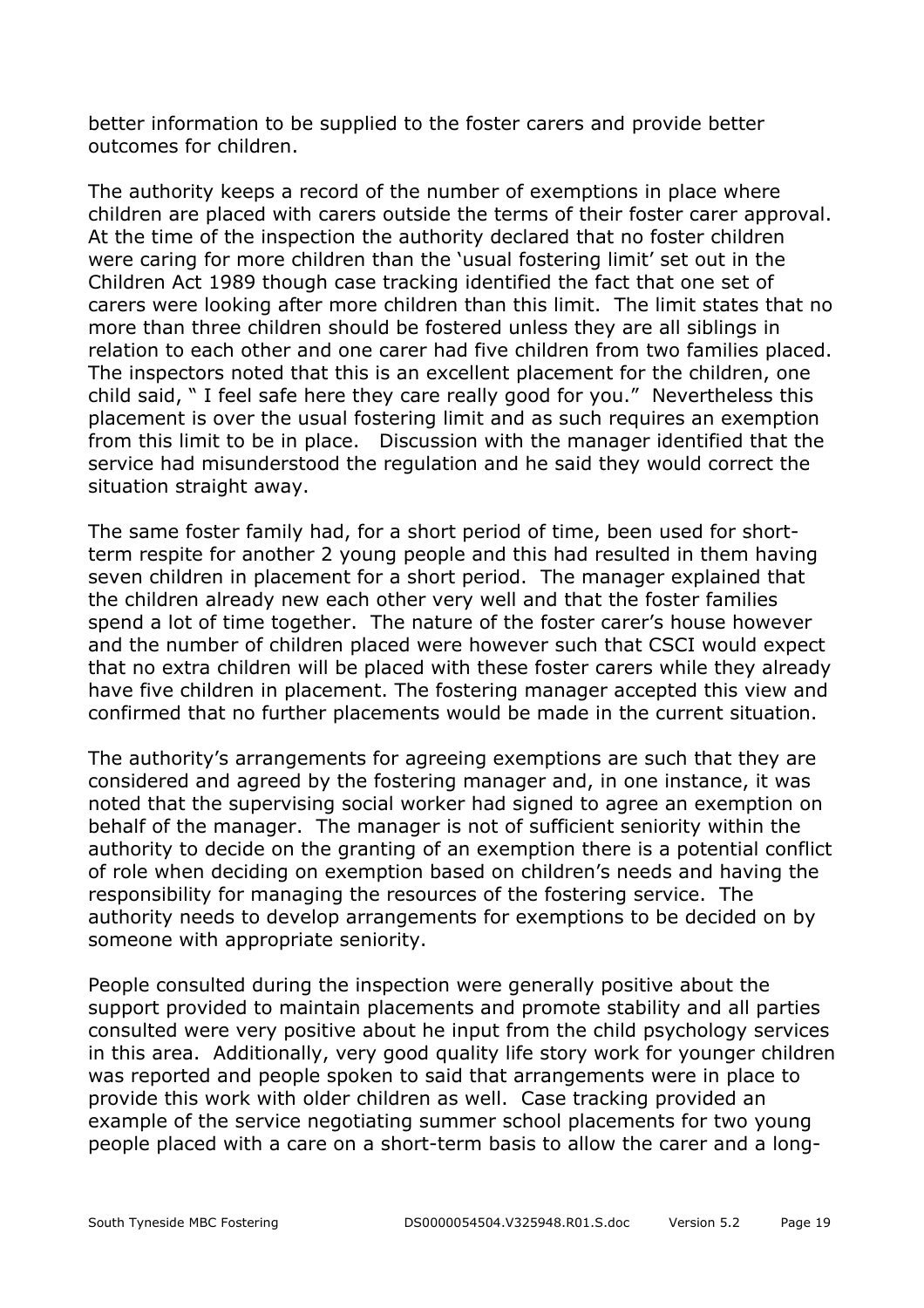term foster child to have special time together and 'bond' to support the placement. Foster carers are provided with good training in attachment issues.

Foster carers views, in surveys, about the quality of support provided to them to maintain placement stability and make sure children are well cared for were as follows:

|                                                               | <b>Excellent</b> | Good | <b>Adequate</b> | <b>Poor</b> |
|---------------------------------------------------------------|------------------|------|-----------------|-------------|
| Promoting stability for children                              | 33%              | 48%  | 15%             | $4\%$       |
| Support for carer to make sure<br>children are well cared for | 46%              | 37%  | $11\%$          | $6\%$       |

Carers said things like:

- "If there's a problem they do what they can to help."
- "People visit us regularly and offer support, advice training and respite if needed"
- "We had a situation in which a placement was very 'wobbly' everybody did what they could to make it work and we got through it."

Foster carers spoken to said they get good support from supervising social workers and most said they are well supported by placing social workers. All parties said that they are visited appropriately including unannounced visits from their fostering officer. In one case tracked situation, however, it was noted that there had not been an unannounced visit recorded since October 2004 and recording in the file showed that this visit had not been unannounced as the fostering officer had telephoned the carer that morning to say a visit would be taking place that day. People spoken to said that social workers visit children at least in line with their statutory responsibilities and recording in files showed that usually visits are much more frequent. Although a small minority said, in survey forms, that children do not see their social workers enough some excellent levels of support were noted for children from their social workers were noted.

In survey forms young people said they feel well cared for where they are living and this view was reflected by children visited during the inspection. 88% of children said in surveys that they 'always' feel well cared for where they are living, the remaining young people said they 'usually' or 'sometimes' feel well cared for. This represents a high level of satisfaction from young people who said things like:

- "I'm happy where I am and who I'm with my nana."
- "My foster family are excellent."
- "My carer treats me no different from the other children in her house and I love her to bits."
- "Because I am loved."
- "Because I get a lot of things I want."
- "I am always."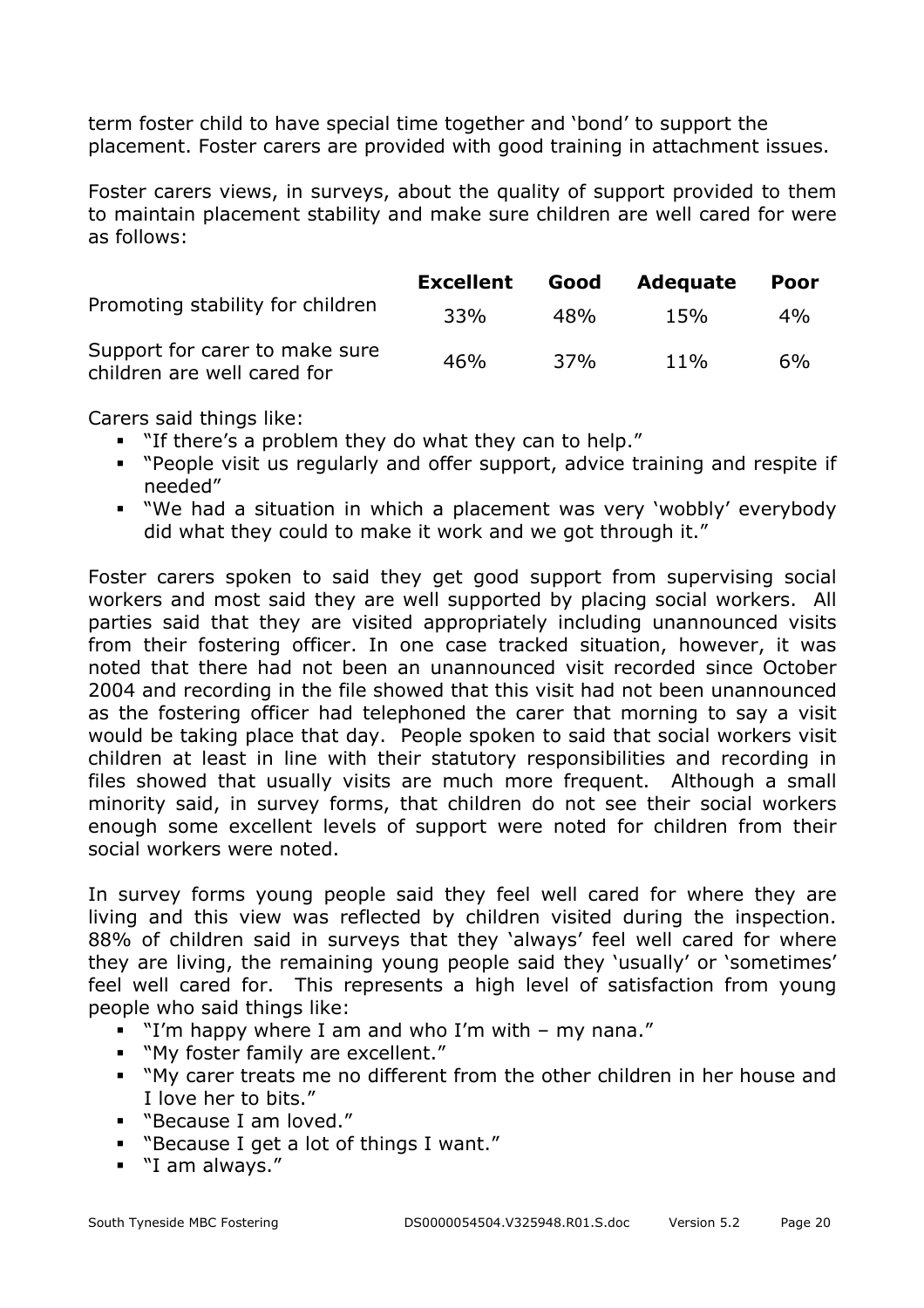"I get anything I want and everything I need."

All young people consulted by questionnaire said they know who to speak to if they are worried or had a personal problem and 89% said that they know how to complain. The remaining young people were not sure whether they know how to complain or not, no young person said they definitely do not know how to complain. The authority provides young people with a very good young person's guide which includes this information. Children said things like:

- "If I'm at home, I talk to my nana about any problems that I may have. If I'm at school I would tell the teacher or my mentor. I would then tell my nana when I get home."
- "I talk to (foster carer) sometimes or I talk to her daughters. If I'm in school then I talk to my mentor."
- "Someone gave me a leaflet about making a complaint and how to go about it."
- "I ask my carers."
- "I know that I always talk to my carers about any problems."
- "My gran or carers."
- " "I can speak to my social worker or you (Commission for Social Care Inspection) I think."

The great majority of children consulted said that they are not being bullied with only three young people saying bullying is taking place. The names of these children were passed to the fostering service who were already aware and dealing with two situations and undertook to respond to the third. The overwhelming majority of children said they feel listened to by their placing social worker.

Foster carers have safe care policies in place but these are generalised and not specific to the individual child placed and were not agreed by all parties including the child's social worker. The manager said that safe care policies are agreed initially with the fostering service then should be adapted at the placement agreement meeting. Since, in some situations, there were no placement agreements made, this situation is not robust enough and the service should develop a system of ensuring that safe caring arrangements specific to the needs of the child and foster carer are discussed, drawn up and agreed at the start of each placement.

Training in child protection, behaviour management and bullying is available to foster carers but records sighted during the inspection showed that a limited number of foster carers have undertaken these training sessions. Training in these topics need to be seen as mandatory, basic training for all carers and work needs to be carried out to ensure that all carers receive training in these areas that is updated at appropriate intervals. Children consulted reported only appropriate sanctions taking place. The manager has an effective system of monitoring any significant events such as restraints, unauthorised absences or complaints from children.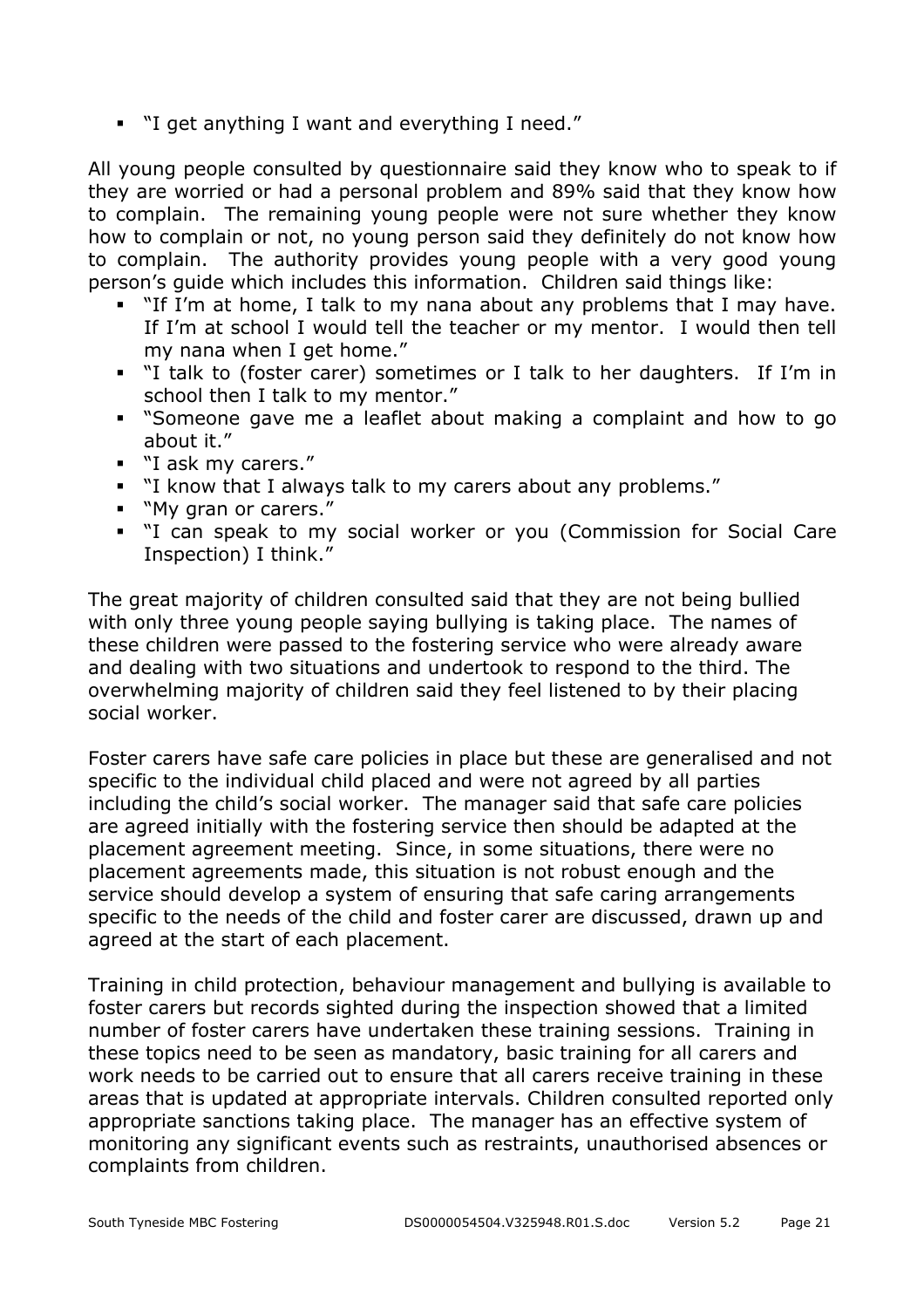The foster carers' review system includes an attempt to seek young people's views about their foster carers. The responsibility for getting these views is with children's social workers, and fostering officers and the manager said that the service finds it difficult to get these views back for foster carers' reviews. Examination of foster carer's review records in their files showed that these reviews had not had access to children's views to inform the review process. Additionally, there is no system in place for reliably getting young people's views about carers at the end of their placements. The authority needs to develop a procedure to effectively seek young people's views about foster carers at the end of placements and at the time of foster carer reviews in order to make the consideration of placement safety more robust.

Recruitment files examined of staff members appointed since the last inspection were in good order and demonstrated that a robust and well recorded recruitment procedure is operated with effective checks and references being sought. Full employment histories of applicants are sought along with the reasons for leaving previous posts working with children and good records of verbal follow-up of written references are maintained.

South Tyneside Metropolitan Borough Council Fostering service operates an effective panel that employs structured processes and keeps good records of its decisions and how it reaches them. Decisions and recommendations made are clear and the agency decision maker makes a decision promptly bearing in mind the panel recommendation; good records of these decisions and panel minutes are maintained on foster carers' files. Panel is correctly constituted in line with the regulations and national minimum standards. Currently the fostering manager acts as the organisation's decision maker other than in very difficult decisions. The potential conflict of role between the manager's need to recruit carers and the objectivity required of the decision maker means that the manager not undertaking this role is not appropriate. The authority should make sure that the person making decision is at a suitable level and not have a day to day involvement in the running of the fostering service.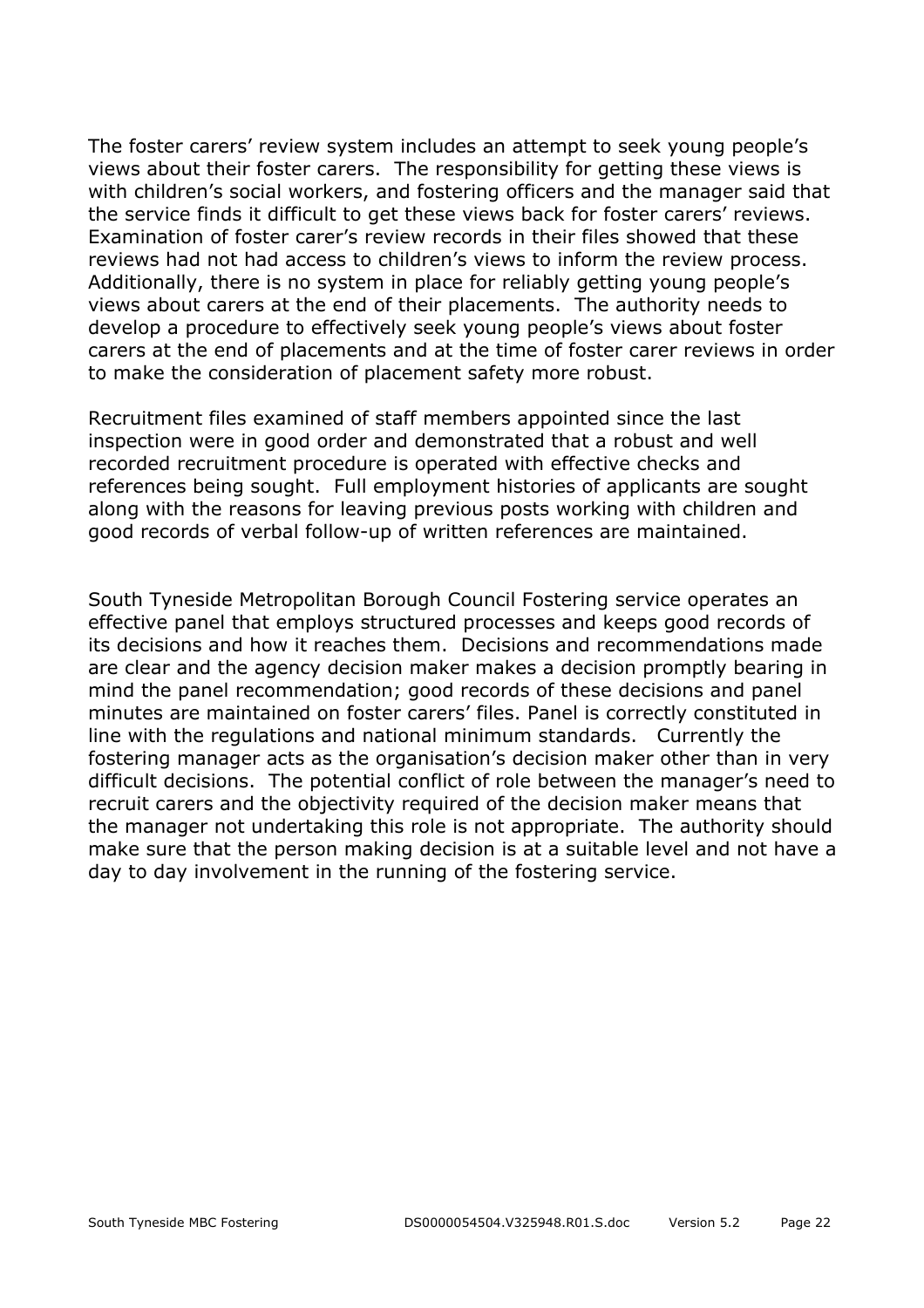# **Enjoying and Achieving**

#### **The intended outcomes for these Standards are:**

- The fostering service values diversity.(NMS 7)
- The fostering service promotes educational achievement.(NMS 13)
- When foster care is provided as a short-term break for a child, the arrangements recognise that the parents remain the main carers for the child.(NMS 31)

#### **The Commission considers Standards 7, 13 and 31 the key standards to be inspected.**

#### **JUDGEMENT – we looked at outcomes for the following standard(s):**

#### **7, 13 and 31**

Quality in this outcome area is good. This judgement has been made using available evidence including a visit to this service.

Children are very well supported with their educational and leisure needs. Foster carers get good support to help them care for children with different needs and from different ethnic backgrounds and the service is working to improve its provision in this area.

#### **EVIDENCE:**

The service provides foster carers with good information about promoting equality and diversity within the foster carer handbook, issues surrounding this are covered in foster carers' approval training and training provided by the authority is effective in this area. BAAF (British Association for Adoption and Fostering) induction and foundation training provided to carers covers diversity issues and around 20 carers undertook diversity training in Autumn 2006. The population served by the local authority is predominantly white British and the make up of foster carers and children that the service works with reflects this composition. The service is involved with the Sahara project, which provides support for the recruitment and support of carers from different backgrounds. Links with the project has provided training for staff in working with foster families from ethnic minority backgrounds. The service is developing links with Bangladeshi and Bengali communities and working to recruit more carers from ethnic minority backgrounds. People spoken to expressed the view that the service has benefited from its involvement with Sahara in terms of advice,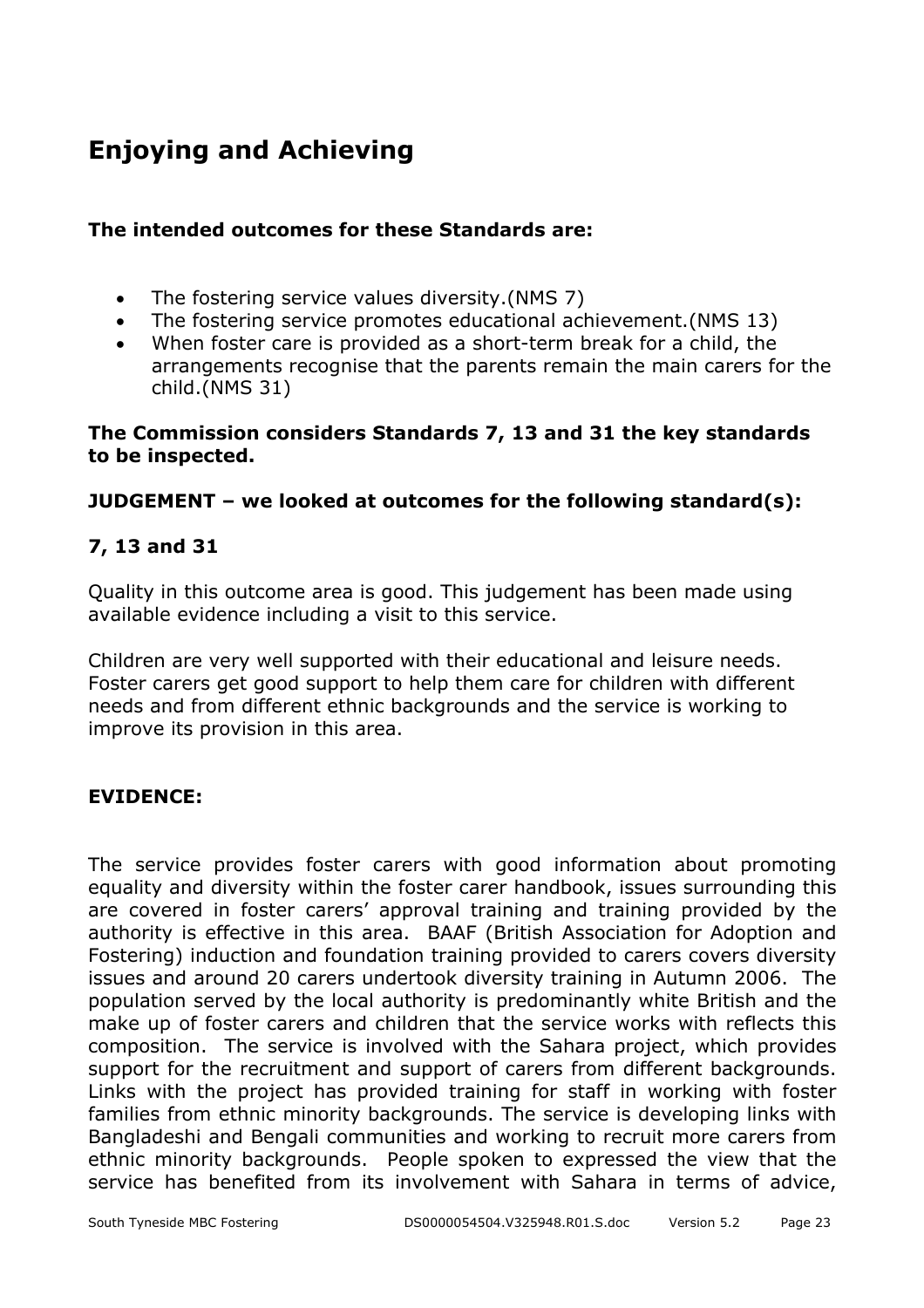information and awareness raising though acknowledged that the service needs to develop further in this area.

Foster carers and social workers said that carers have access to a budget for any aids and adaptations necessary. Foster carers consulted spoke very positively about how well the service supports foster carers to address diversity issues in relation to the children they care for as follows:

|           | % of Carers |
|-----------|-------------|
| Excellent | 41%         |
| Good      | 47%         |
| Adequate  | 12%         |
| Poor      | $0\%$       |

Carers said things including:

- "I have had children with disabilities placed with me and children of mixed race. The service has always supported them well."
- "We have covered diversity in a lot of training but we don't have much experience in our day to day work."

The foster carers' handbook and blue box provides carers with good information about promoting education for fostered children and working with the different services involved. The service has worked hard to raise the proportion of looked after children who have up to date Personal Education Plans (PEPs) with very nearly 100% of fostered children having plans in place. Children of school age spoken to during the inspection had PEPs and SENs were in place where appropriate. It is also commendable to note that, of those children whose age makes it necessary 100% of fostered children have a Pathway Plans setting out the arrangements to help them become adults.

83% of care leavers whose last placement was a foster placement achieved at least 1 GCSE at A\* - G or a GNVQ with one of the 12 young people referred to gaining at least 5 GCSEs at grades  $A^*$  - C. Evidence of good support for the education of children visited was. One carer gave an example of how she worked to get a long-term fostered child into a good school that she knew well so could liaise more easily with the school about any problems. She said that this also meant the young person could walk to school like other children and not be marked out as different by arriving in a taxi. Examples of the fostering service helping to arrange additional support for a child in school in school to help catch up for missed education and encouragement for children to take part in after school and summer school activities as well as activities and groups in the community were available.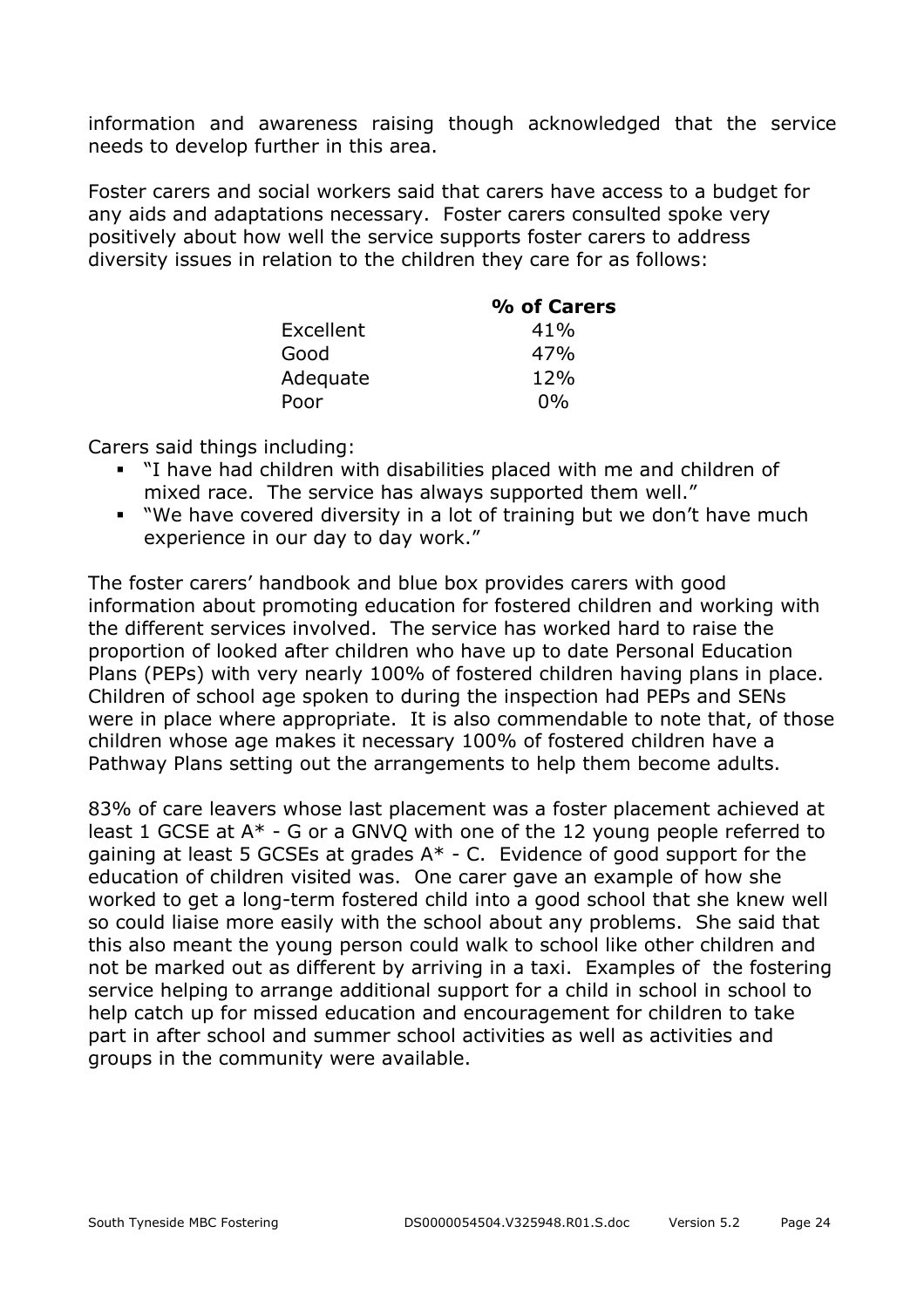Children's views about whether they get the right sort of help with their education and are helped to think about their future were as follows:

|                  | <b>Education</b> | <b>Future</b> |
|------------------|------------------|---------------|
| Always           | 78%              | 44%           |
| Usually          | 22%              | 17%           |
| <b>Sometimes</b> | $0\%$            | 22%           |
| <b>Never</b>     | $0\%$            | 17%           |

Children's comments included:

- "So I get the right qualifications for a job in later life."
- "I get help with my work at school whenever I ask or I get help with my homework when I ask."
- "Carer, teachers, placement."
- "(Carer) tells me to stick in at school."
- $"No."$
- "Because I always get help."
- "I'm in my last year at school, so I need to think about what I want to do. The Connexions Advisors have been in school to discuss later on education and jobs."
- "I never really ask and I never plan ahead. I plan stuff when the time is a bit near."
- "Carer, family, teachers, social worker."
- "To help me."
- "(Foster carers) talk to me about what is going to happen later on."
- "Always."
- $\blacksquare$  "No."
- "My and my carer have been discussing what I want to do in the future."
- "We sometimes talk about it."
- "Talked about future career."

It is positive to note that so many children believe they are getting the help they need with their education. Foster carers' views about the support provided to children with their education, help with access to activities in the community and help to provide an environment for children to prosper in were also generally positive.

|                                                                        | <b>Excellent</b> | Good | <b>Adequate</b> | Poor |
|------------------------------------------------------------------------|------------------|------|-----------------|------|
| Support for children's<br>education.                                   | 29%              | 55%  | 13%             | 3%   |
| Support for children's<br>activities in the<br>community.              | 19%              | 58%  | 19%             | 4%   |
| Support to provide an<br>environment in which<br>children can prosper. | 33%              | 36%  | 24%             | 7%   |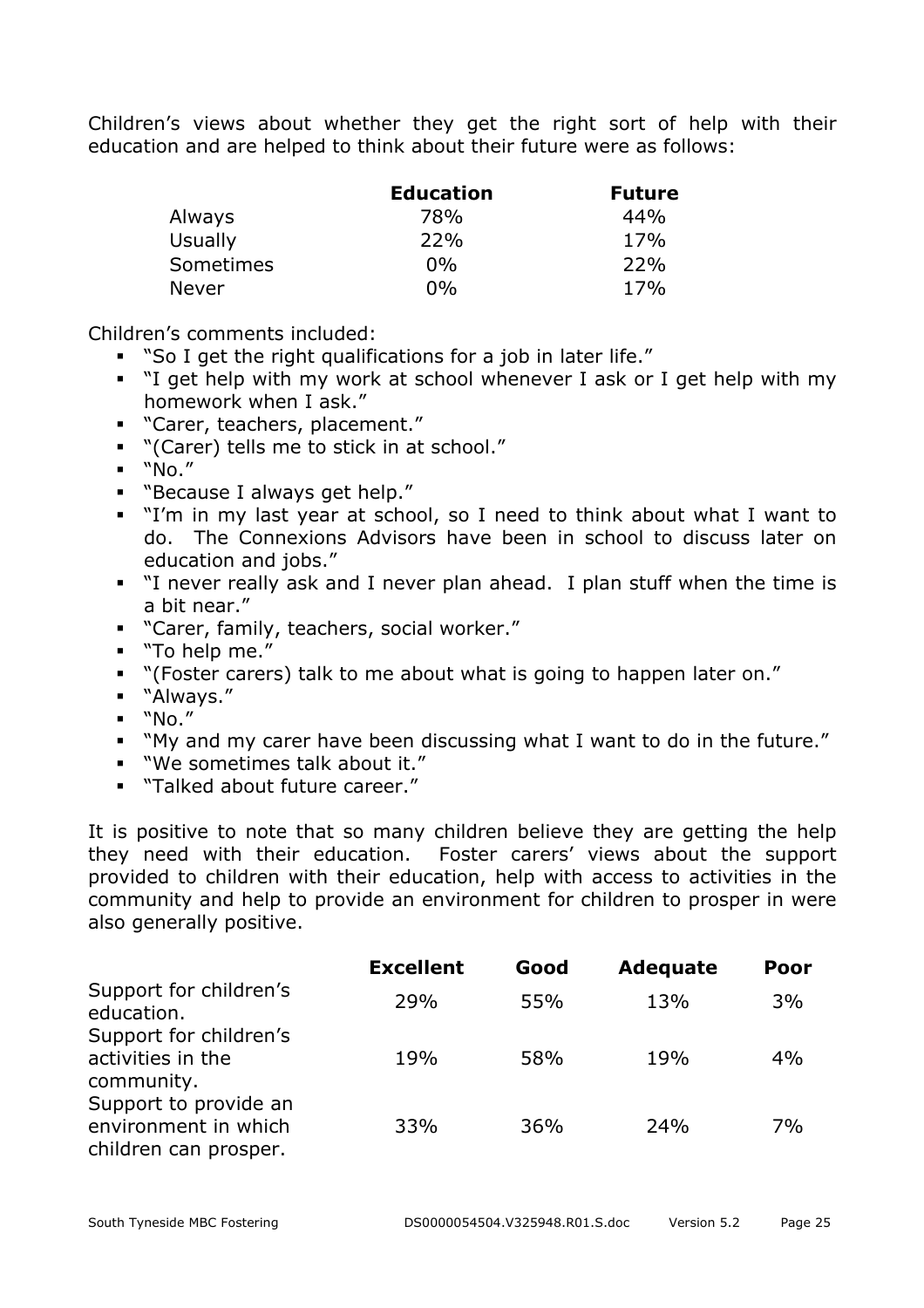Foster carers made comments including:

- " We have had all the help possible from the fostering service but my foster child was let down by the education authority."
- "Taxi is provided for the young person to and from a specialist school and an assessment and special education needs statement was organised by the young person's social worker. Education arranged a school move in a planned way."
- "We get MAX cards which give us free entry to museums etc. This is a good help."
- "My foster child goes to a weekly after school club to help with his maths."
- "Finance is provided for activities within the child's allowance. There is encouragement from the department for carers to take children to activities."
- "We get good help with the children's education and they are doing well, better than anyone thought they could when they first came to me."
- "We've had very good support from the school and everyone involved with the young person."
- **Sometimes poor communication between services lets things down even** though the plans were good and its frustrating sometimes how long things take to happen."
- "My child has had good help to grow into a person with a good future."

The authority provides short break care for children with disabilities either with in-house foster carers or more frequently with carers working for IFAs. Arrangements are suitable to ensure that responsibility for decisions regarding these children remains with their parents. At the time of the inspection the manager told inspectors that the service is examining various ways of developing the provision of this type of care further including the possibility of providing more in-house carers alongside a small residential provision.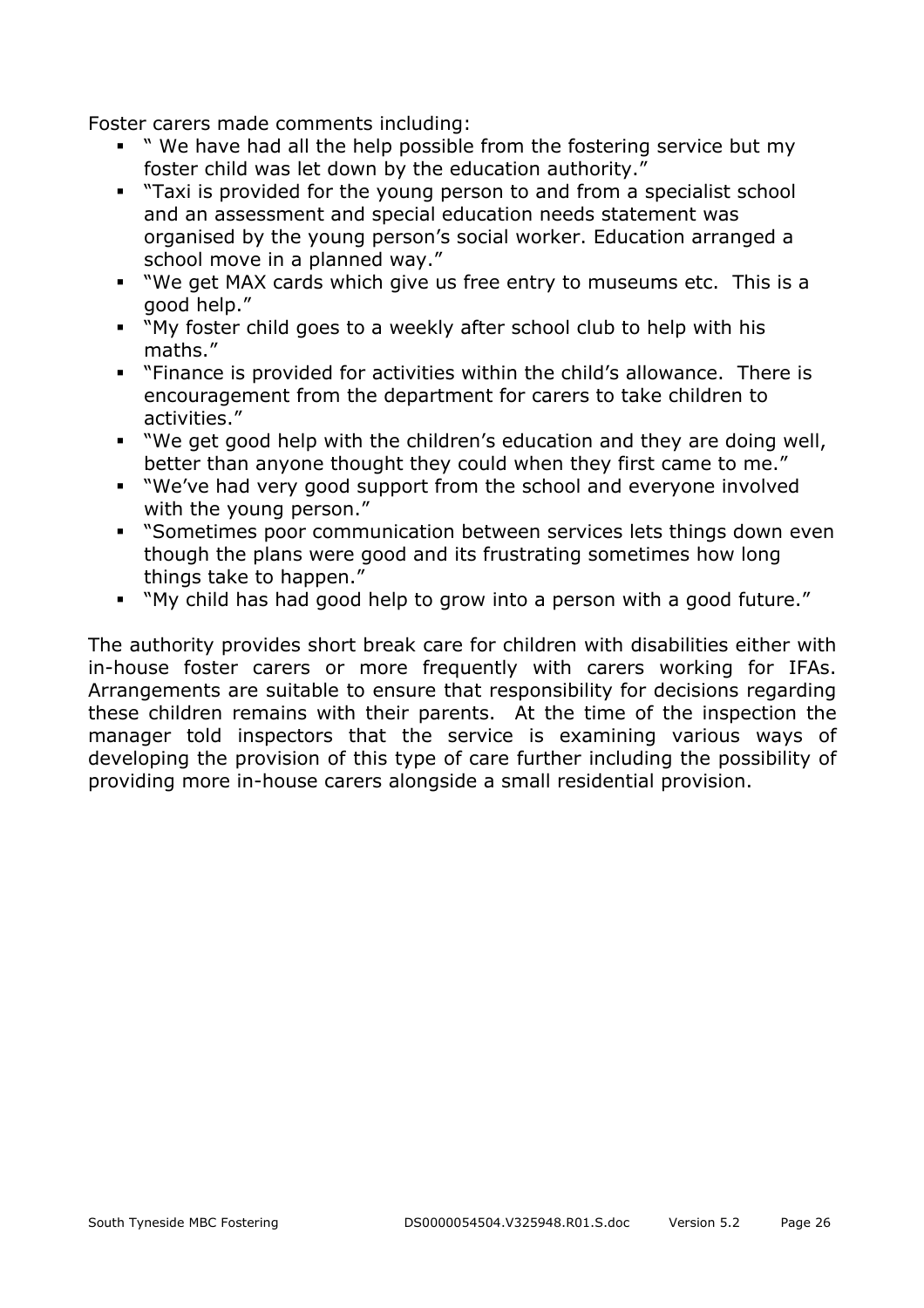## **Making a Positive Contribution**

#### **The intended outcomes for these Standards are:**

- The fostering service promotes contact arrangements for the child or young person. (NMS 10)
- The fostering service promotes consultation.(NMS 11)

#### **The Commission considers Standards 10 and 11 the key standards to be inspected.**

#### **JUDGEMENT – we looked at outcomes for the following standard(s):**

#### **10 and 11**

Quality in this outcome area is good. This judgement has been made using available evidence including a visit to this service.

Children get good support to maintain contact with their family and friends. Children's views are important to the service; they are listened to and can influence the care they receive. The service is working to further develop this area of work.

#### **EVIDENCE:**

The importance of promoting appropriate contact between young people and their families is set out in the foster care agreement and stressed in the foster carers' handbook. Foster carers spoken to during the inspection told inspectors about the actions they take to support contact and the support they receive from the fostering team and children's social workers. Good examples were identified during case tracking and visits to foster carers about how carers work with families. One carer said that she had received excellent support for her and her own family when a contact situation was very difficult.

The service's foster placement agreements contain information about the arrangements and responsibilities for contact. However, as the inspection found that some placements are made without foster placements agreements, being completed this information is not always set out sufficiently clearly. All parties reported good arrangements for contact where it is in children's interests and foster carers' survey responses showed that children's networks with family, friends and the community are generally good unless the specific situation of the child limits these links.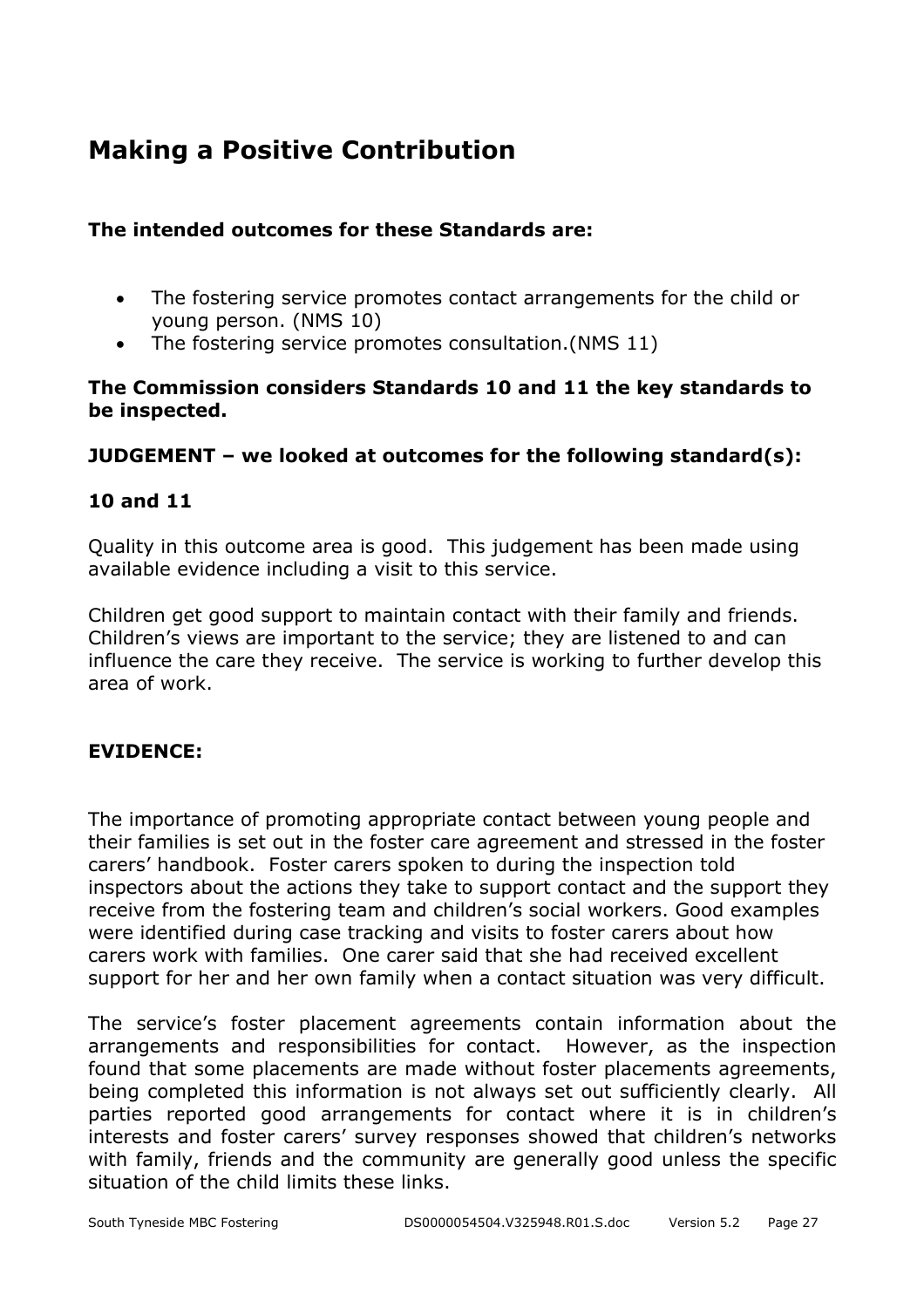A good range of training is offered to foster carers to help them understand children's relationships with their families and other contact issues. Training covers attachment, contact, life story work and the needs of looked after siblings.

The authority has a number of initiatives in place to seek the views of fostered children including a children and young people's group. The authority is introducing Viewpoint as a way of seeking young people's views for their own reviews but also for using data from Viewpoint to inform other parts of the service. The young people's group are being consulted about the review process and use of Viewpoint. Independent Reviewing Officers (IROs) said that, initially, Viewpoint is available for young people in residential care or fostered with IFAs but is being extended to all fostered children. Some carers consulted during the inspection confirmed that Viewpoint is being used by young people placed with them already.

As stated earlier in this report the foster carer review process includes forms used to seek young people's views about carers for the carers reviews as well as the views of young people who have left the placement in the time since the last review. The process of collecting these views however places the responsibility on the children's social workers and the fostering service does not get many views from children back for reviews. IROs said that end of placement meetings take place but, in their, view, are not often very challenging about identifying reasons for the placement disruption and learning points. The service must develop a system for seeking children's views about their carers at foster carers' reviews and the end of placements in order to make the consideration of placement safety and suitability more robust.

Children's views about how they are listened to were generally positive with children feeling well listened to by their foster carers and, mostly, by their social workers as below:

|                   | Always |     | <b>Usually Sometimes Never</b> |           |
|-------------------|--------|-----|--------------------------------|-----------|
| By foster carer:  | 67%    | 22. | $11\%$                         | $0\%$     |
| By social worker: | 47%    | 24% | 24%                            | $5\%$ (1) |

Children said about their carers: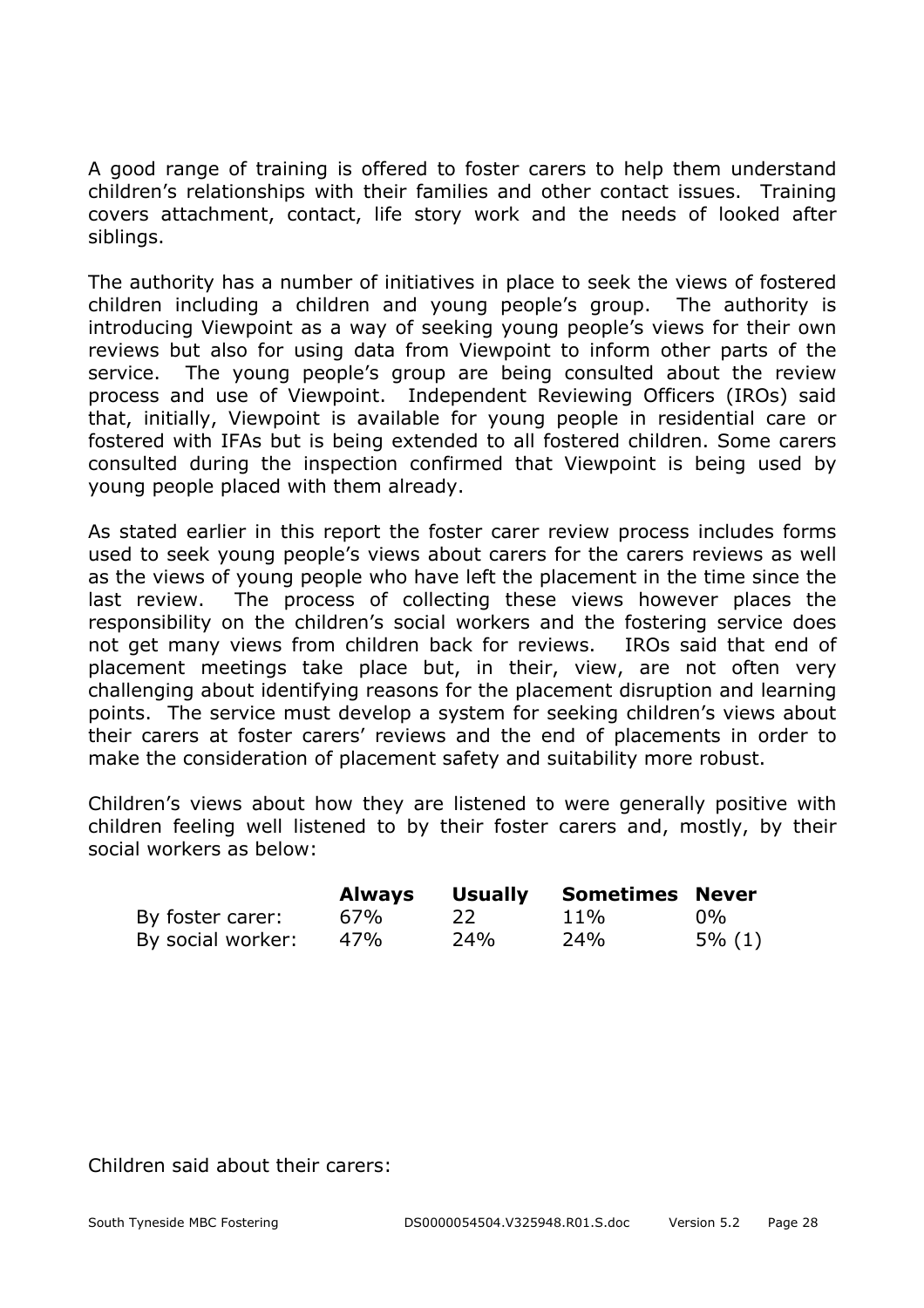- "We talk to each other, and discuss any opinions or situations at that time."
- "Well if I have something to say about what I like, what I want to do then they listen to me."
- "Because my foster carer thinks children should always have their say."
- "(Foster carers) ask me what I think about things."
- "When I ask or say about going to college or something she listened and talked to me about it."

Only one child who made a comment implied that she though she does not see her social worker enough. She said she is listened to "When she comes." Other children said things like:

- "We talk to each other and discuss any opinions or situations at that time."
- "Well some of the time social workers don't listen to what you want. They take things into their own hands thinking they know best but they don't. They mess you about."
- "She does what she can and she does what I ask her to do sometimes."
- "She believes children should have their opinion."
- "I can say!"

Carers views about how well children are consulted about their care and the running of the fostering service were as follows:

|                                                | <b>Excellent</b> | Good | <b>Adequate</b> | <b>Poor</b> |
|------------------------------------------------|------------------|------|-----------------|-------------|
| Consulted about their care?                    | 30%              | 47%  | 13%             | 10%         |
| Consulted about the running<br>of the service? | 35%              | 20%  | 35%             | 10%         |

Foster carers made comments about consultation with children including:

- "The children are included in meetings and share their views."
- "(Young person) is always consulted about any decisions made about her."
- "Everything has always been discussed openly with the child."
- **They have always treated children and young people with respect when** I have been at meetings."
- "(Young person) can never get hold of her social worker when she needs to talk to her."
- "They consult all right but then things take such a long time to happen that the child has often moved forward and is no longer bothered about what happens."
- "Young people are encouraged to attend LAC reviews and complete viewpoint. The child's social worker and my fostering officer regularly ask the child his views. This is obviously age appropriate."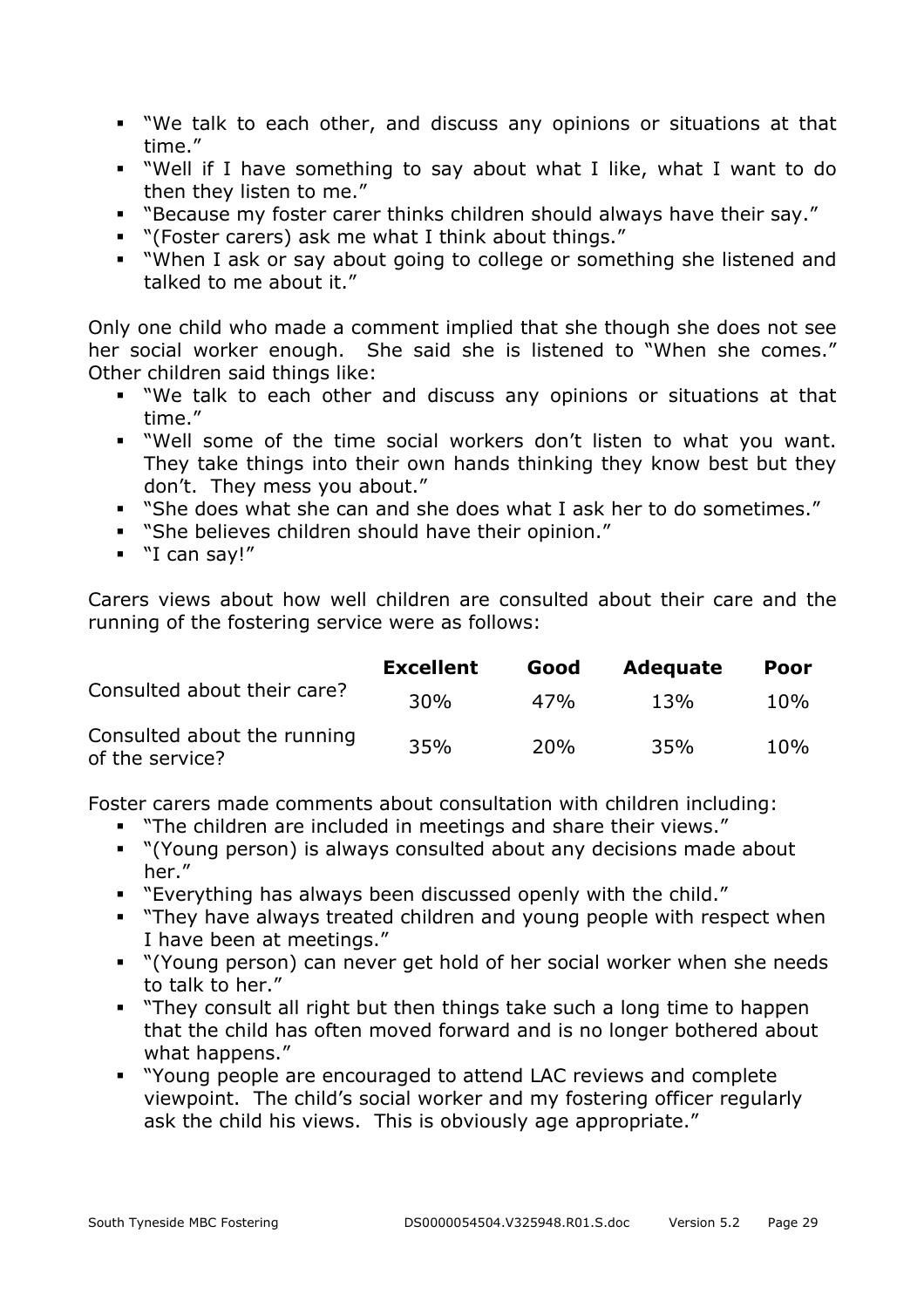## **Achieving Economic Wellbeing**

#### **The intended outcomes for these Standards are:**

- The fostering service prepares young people for adulthood. (NMS 14)
- The fostering service pays carers an allowance and agreed expenses as specified.(NMS 29)

#### **JUDGEMENT – we looked at outcomes for the following standard(s):**

#### **29**

Quality in this outcome area is good. This judgement has been made using available evidence including a visit to this service.

The fostering service has an effective system for making foster carer payments.

#### **EVIDENCE:**

South Tyneside Metropolitan Borough Council fostering service has structured payments schemes in place for foster carers. These schemes include a permanence and a teenage foster carer scheme as well as the mainstream, kinship care and short break care fostering that takes place. The teenage and permanence schemes offer specialist carers a payment in addition to the fostering allowance paid to mainstream carers. Information about payment levels and the system of payments is contained in the foster carers' handbook.

As part of the inspection survey forms were sent to all the authority's foster carers with forms being returned from 35 carers. Only a very few carers raised fostering allowances as a problem with those that did stating that they feel the allowance is too low. Only one carer expressed the view that the system for making payments to carers on time needs to be improved; "I think the fortnightly payments could be higher and that payments for children's birthday allowance should be made on time." The great majority of carers raised no concern about allowances or the arrangements for them to be paid.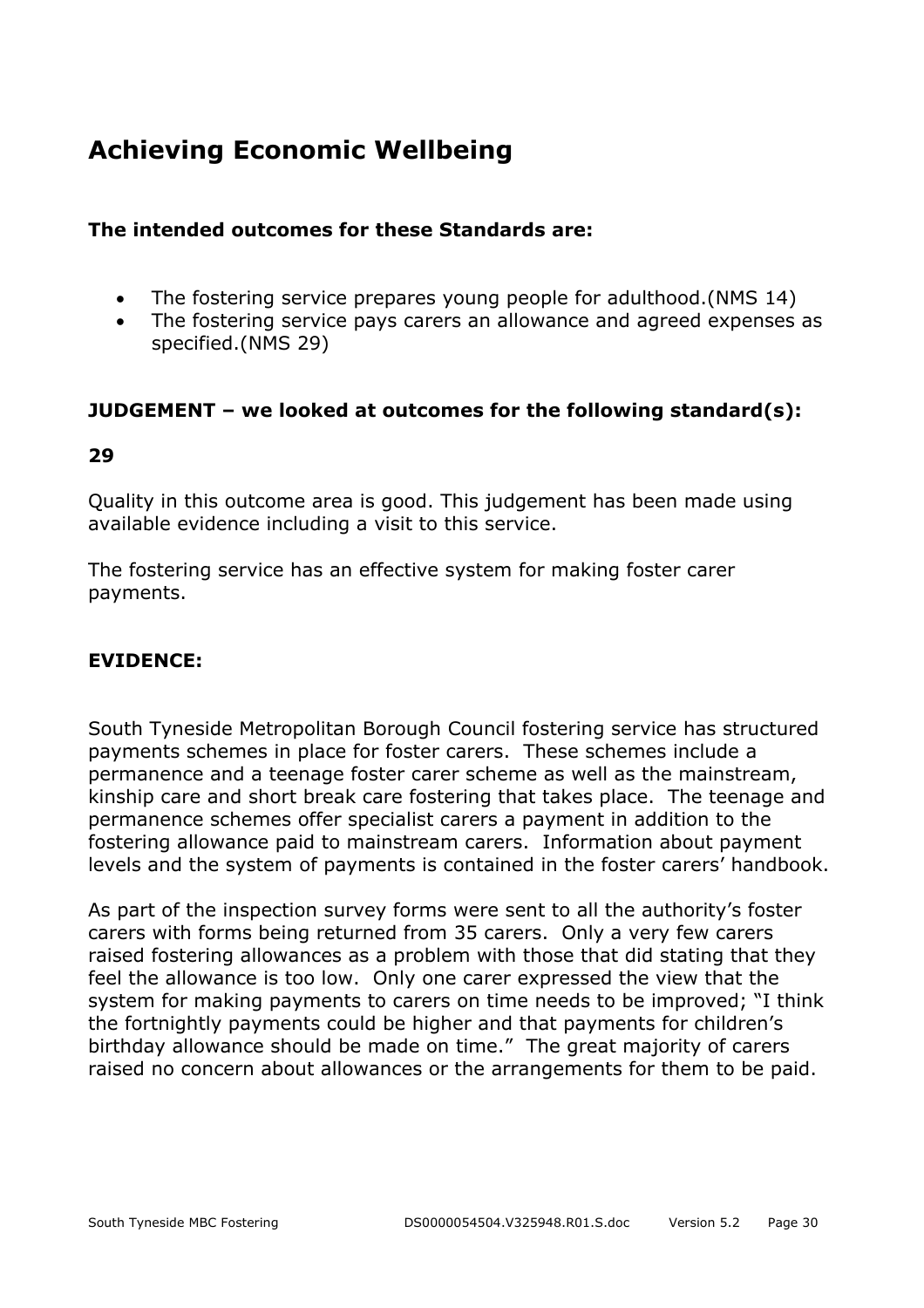### **Management**

#### **The intended outcomes for these Standards are:**

- There is a clear statement of the aims and objectives of the fostering service and the fostering service ensures that they meet those aims and objectives.(NMS 1)
- The fostering service is managed by those with the appropriate skills and experience. (NMS 2)
- The fostering service is monitored and controlled as specified. (NMS 4)
- The fostering service is managed effectively and efficiently.(NMS 5)
- Staff are organised and managed effectively.(NMS 16)
- The fostering service has an adequate number of sufficiently experienced and qualified staff.(NMS 17)
- The fostering service is a fair and competent employer.(NMS 18)
- There is a good quality training programme. (NMS 19)
- All staff are properly accountable and supported.(NMS 20)
- The fostering service has a clear strategy for working with and supporting carers.(NMS 21)
- Foster carers are provided with supervision and support.(NMS 22)
- Foster carers are appropriately trained.(NMS 23)
- Case records for children are comprehensive.(NMS 24)
- The administrative records are maintained as required.(NMS 25)
- The premises used as offices by the fostering service are suitable for the purpose.(NMS 26)
- The fostering service is financially viable. (NMS 27)
- The fostering service has robust financial processes. (NMS 28)
- Local Authority fostering services recognise the contribution made by family and friends as carers.(NMS 32)

#### **The Commission considers Standards 1, 16, 17, 21, 24, 25 and 32 the key standards to be inspected.**

#### **JUDGEMENT – we looked at outcomes for the following standard(s):**

#### **1, 16, 17, 21, 22, 23, 24, 25 and 32**

Quality in this outcome area is adequate. This judgement has been made using available evidence including a visit to this service.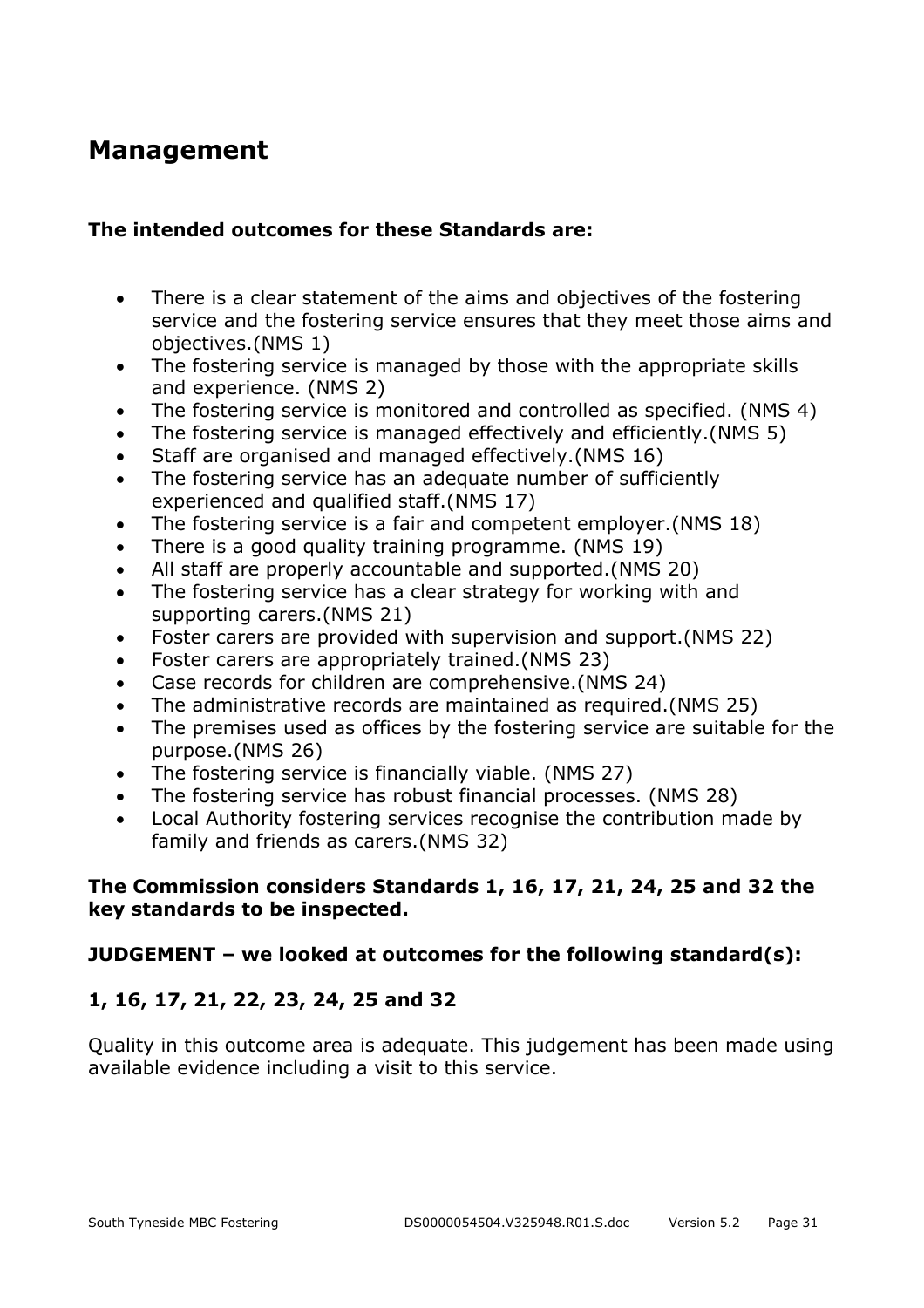Arrangements for management of foster carers are generally good though and carers receive good levels of support to help them look after children. Some arrangements for reviews and foster carer training and recording could be improved. Children's files need to contain better information about the child and this needs to be made more available to foster carers and the fostering service to help them help children better.

#### **EVIDENCE:**

The fostering service is effectively managed and organised with clear lines of accountability and procedures for decision making. The service has systems in place to ensure that work relating to the assessment, approval, management, support, supervision and review of foster carers takes place effectively. The manager effectively supervises and manages the team of staff and supervising social workers said that their case loads and the work within the team is very busy but manageable. Fostering officers expressed the view that they have a higher workload than fostering staff in surrounding authorities. Fostering officers have specific responsibilities within the team and take a lead on developing service in these areas. Levels of clerical and administrative support are usually appropriate though vacancies with the team has left the service very short of administrative support for a significant period of time before the inspection. The service is able to access advice, guidance and specialist services to support young people and their foster families.

Recent foster carers' assessments seen during the inspection were very thorough and robust with evidence of very detailed and careful checks on applicants' suitability and competence to foster. Checks on foster carers' backgrounds were thorough. Records of visits to the referees of applicants to be foster carers were appropriate but, as they were not signed by the referee, it was not possible to verify their accuracy. It is recommended that reports of visits to referees are shown to the referee and their signatures gained to ensure that they are full and accurate reports of what the referee said. As stated earlier in this report the authority needs to ensure that the person undertaking the role of 'agency decision maker' and making decisions about the approval of foster carers is at an appropriate level within the organisation.

The local authority has effective arrangements in place for the management and support of carers that include training, information, supervision and support, respite care and reviews. Carers receive a handbook which contains useful information and guidance about their roles and problems they might face, including signposts to other sources of help and a 'blue box' containing a range of useful information, documents and professional contacts. Arrangements for the scheduling of foster carers' reviews are effective with reviews taking place within timescale and being chaired by an IRO. Reviews seen were thorough and detailed and the recommendations from each review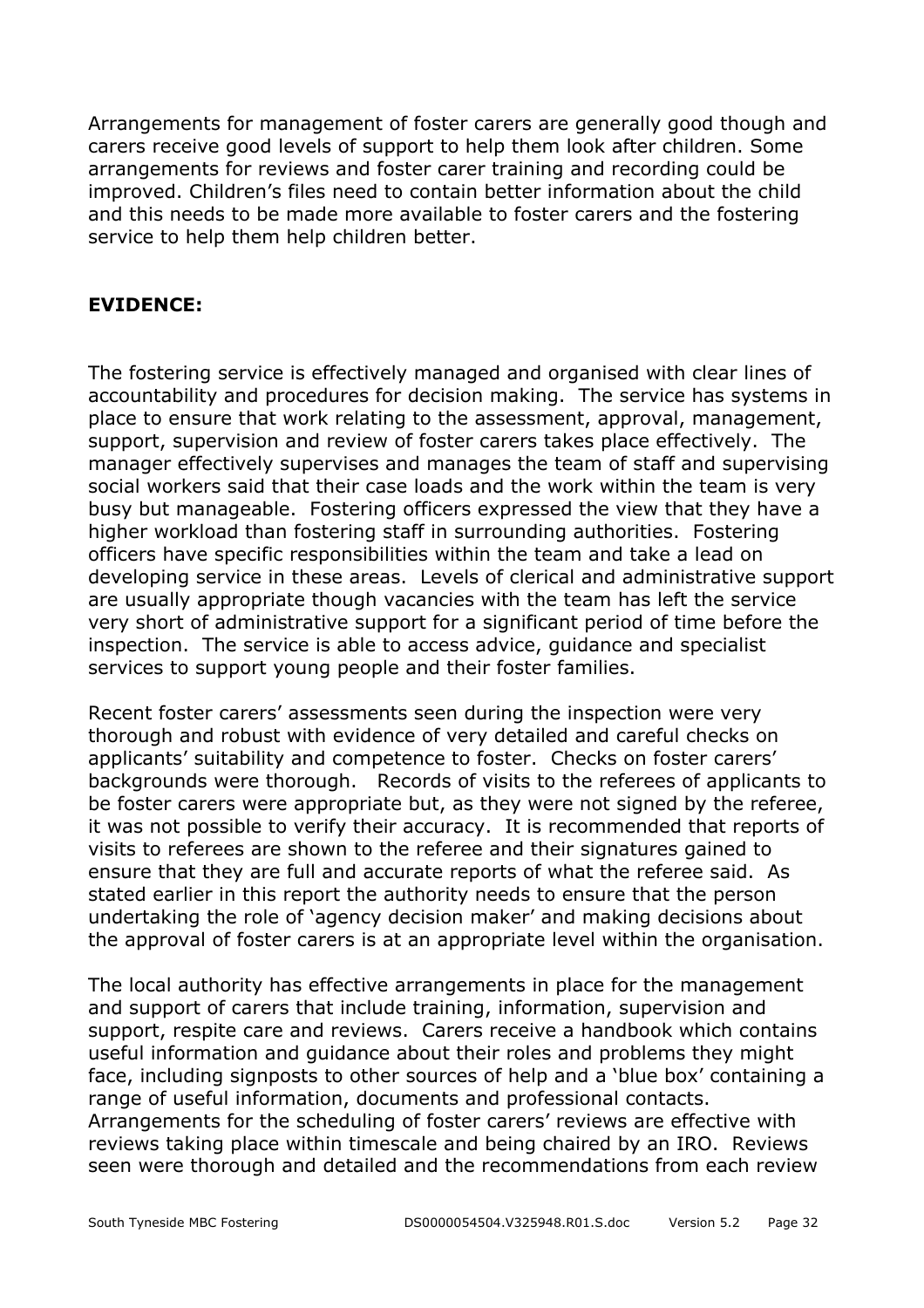were clearly stated and evidenced. As stated earlier, however, children's views are not well reflected in foster carers' reviews and the service needs to get better at seeking their views.

Some examples were noted in situations case tracked during the inspection in which a review changed a foster carer's approval status and this had not been reflected in a new foster carer agreement or notice of approval so it was not always easy to identify a carer's current terms of approval. As stated earlier the service also needs to ensure that all foster carers are visited on an unannounced basis at least once per year.

Foster carers spoken to and those who completed questionnaires were very positive about the support provided to them by the fostering service. All those spoken to were very positive about the support received from their supervising social worker and most said that they get good support from children's social workers. Some carers commented that they do not see children's social workers as much as they would like or said that social workers are sometime slow at doing what they say they will do but, generally, carers accepted that they are very busy and do what they can to support children. Carers' views about how well they are supported to care for fostered children were as follows:

|           | % of Carers |
|-----------|-------------|
| Excellent | 62%         |
| Good      | 19%         |
| Adequate  | 14%         |
| Poor      | 5% (1)      |

Comments made included:

- "We are given all possible assistance."
- "My social worker is a good help to me and supports the whole family."
- **They have chosen the two children which they think are best placed in** my care and help me with their needs and also give me the support I need."
- "We find South Tyneside a very caring fostering service."
- "The fostering service are always approachable, available and supportive to me."

Foster carer's records viewed during the inspection showed that foster carers receive frequent, regular supervision from their supervising social worker. Records showed that supervision discussion covers any issues relating to the children fostered as well as support, development and training issues for the foster carer. Carers visited confirmed that they get frequent support visits and supervision and said they found this helpful. The service has a foster carer agreement in place for foster carers though, in the files examined, this had not been renewed after carer's approval terms had changed. The manager has an effective system in operation for monitoring any significant events including those identified in Schedule 7 of the Fostering Services Regulations 2002 and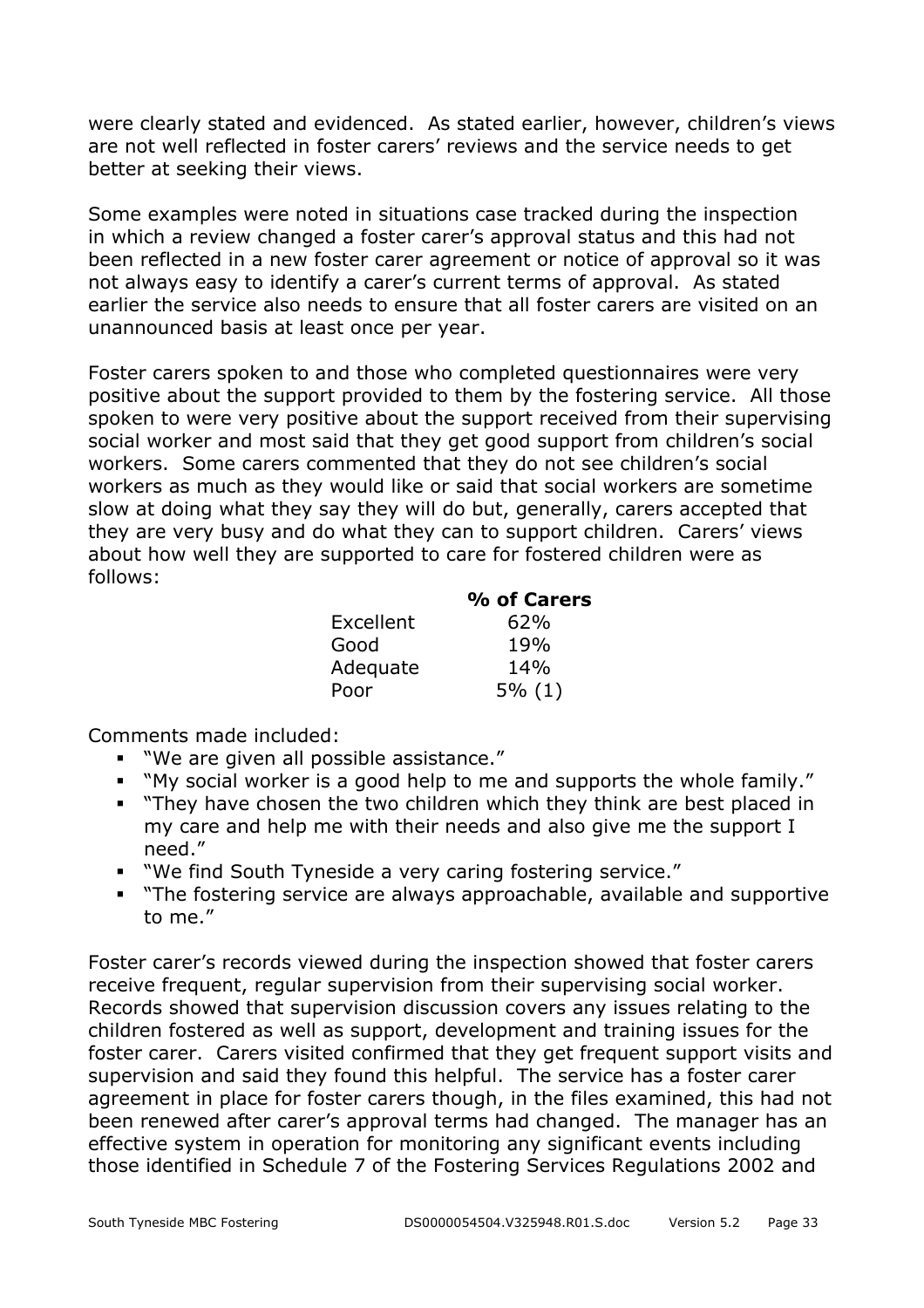the service notifies the relevant bodies of any significant events set out in these regulations.

The fostering service provides foster carers with very good training opportunities and employs a staff member to work specifically to develop training and assist and assess foster carers undertaking training including NVQ level 3 in child care. Good advanced training is available to carers and the service offers BAAF induction and foundation training to foster carers as well as NVQ 3 and short courses. At the time of the inspection 26 of the authority's foster carers had completed NVQ 3 and a further 6 carers were undertaking this qualification. It is positive that the authority offers and encourages foster carers to develop and engage in these longer term training courses.

Other training is offered also, by the fostering service or authority and carers can access corporate training events as well. Social workers spoken to cited situations where they had attended training at which foster carers had been present and said that they found this useful. Training courses jointly run by the child psychology service and the fostering team were particularly praised by people during the inspection. There is, however, a shortage of more 'basic' or 'fundamental' training for carers in topics such as child protection, behaviour management, bullying and first aid that need to be undertaken by all carers and updated at periodic intervals. Fostering officers said that although some carers are very ken to undertake training there are some who are more unwilling. The service needs to ensure that training in these 'fundamental' topics is provided to all carers. Training records held by the fostering service did not provide a centralised record of all the training undertaken by foster carers. This record did not contain a full record of all the training done by some carers and some corporate training events provided by the authority were not recorded. It is recommended that a central record is developed to include all training done by foster carers in whatever way in order to provide clear management information about the training needs of carers.

As stated earlier in this report, children's files examined did not all contain full LAC documentation in respect of the children. One file examined contained all the necessary LAC papers and these were signed by all parties to the agreements. In another file, however, there were no up-to-date LAC documents relating to the current placement and in another there was no PP 1 or 2 for the current placement. In a number of situations LAC documents on children's files were unsigned so it was not possible to be certain that necessary consultation and agreement had taken place. Records of reviews, however, were good and reading these records helped give a picture of the child's background, progress and plan. At the time of the inspection the LAC documentation of children placed with foster carers was not available to the fostering service; it was not retained in foster carers' files and the manager said that fostering staff do not have access to the part of the council's computer system that retains the electronic versions of these documents. This means that, in its day-to-day work supporting foster carers, the service has no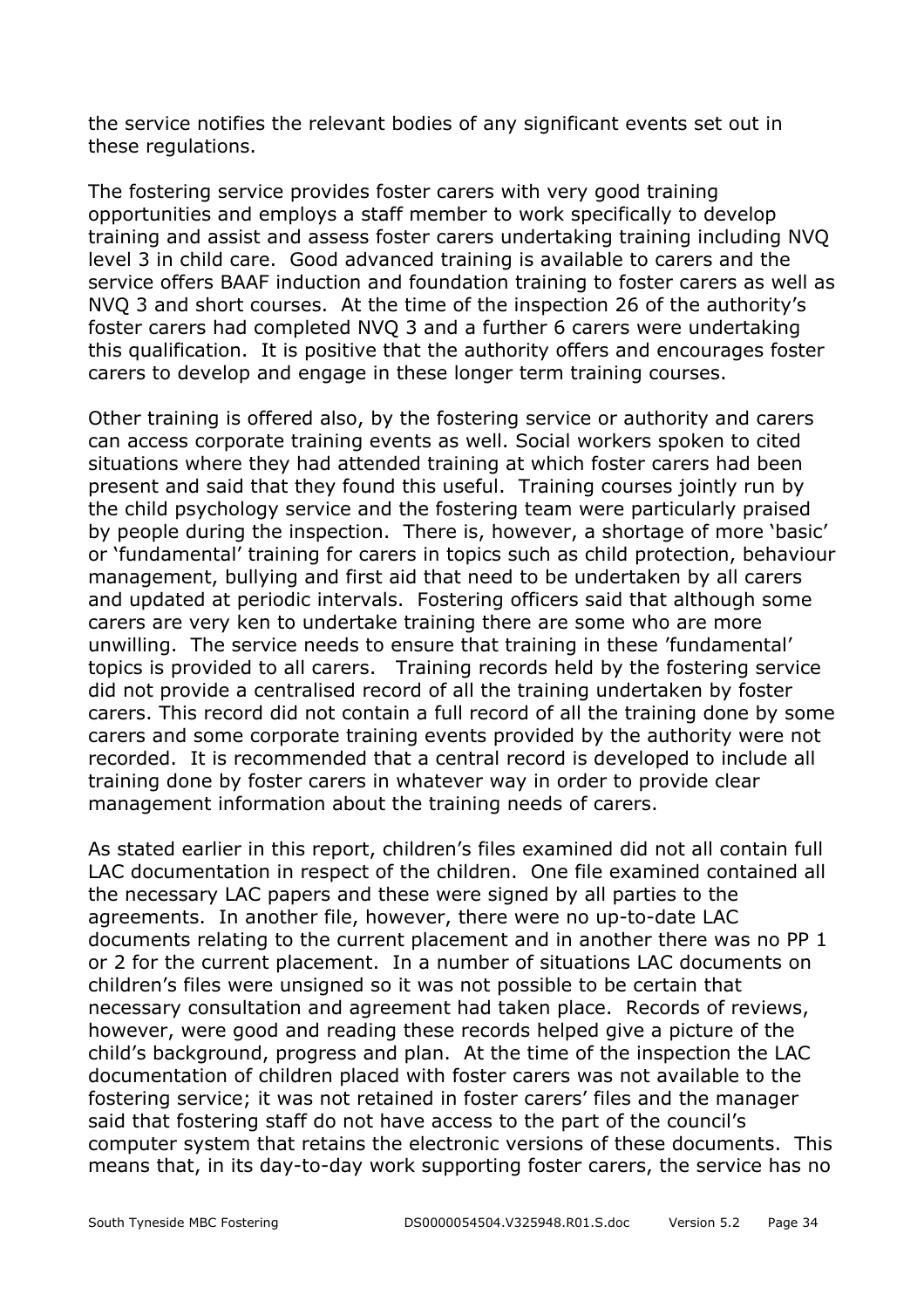access to information about the children's needs or difficulties. It is vital that full and up-to-date LAC information is in place for each child and a copy of all current information is available to the foster carer and fostering team. Placement Plan Parts 1 & 2 form the authority's placement agreement and as such no placement may be made without a fully completed placement agreement setting out how the carer is to look after the child and who will be responsible for any decisions and consents necessary.

At the time of the inspection assessment of family and friends carers carried out under Regulation 38 of the Fostering Services Regulations 2002 were being undertaken by social workers in the children's teams rather than in the fostering service. Social workers and team managers spoken to expressed the view that children's social workers do not have the training or expertise to undertake these assessments and that there is a potential conflict of role being the child's social worker and the assessor of the family member as a potential carer at the same time. The view was also expressed that the social workers' heavy caseloads means that they do not have the capacity to do this work. The manager of the fostering team confirmed that ongoing discussion is taking place about how family and friends assessments are carried out but said that he did not think the answer was simply to move the work into the fostering unit as workloads in that unit are already high. However the matter is resolved the authority should take steps to ensure that family and friends assessments are carried out by social workers with the necessary experience and training and that any possible role conflicts are identified and managed appropriately.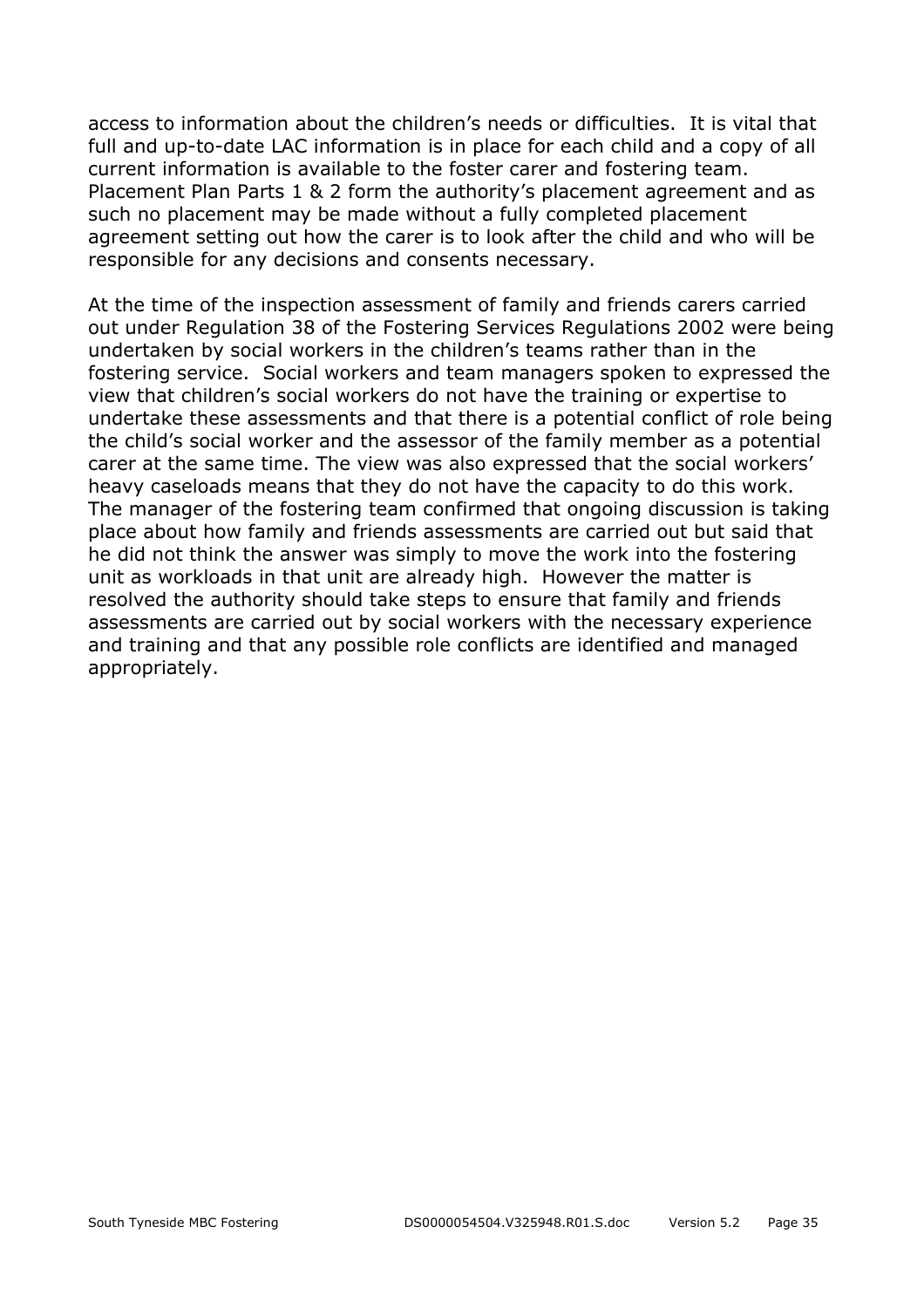# **SCORING OF OUTCOMES**

This page summarises the assessment of the extent to which the National Minimum Standards for Fostering Services have been met and uses the following scale.

**4** Standard Exceeded (Commendable) **3** Standard Met (No Shortfalls)

**2** Standard Almost Met (Minor Shortfalls) **1** Standard Not Met (Major Shortfalls)

"X" in the standard met box denotes standard not assessed on this occasion "N/A" in the standard met box denotes standard not applicable

| <b>BEING HEALTHY</b>          |                | <b>ACHIEVING ECONOMIC</b> |                |
|-------------------------------|----------------|---------------------------|----------------|
| <b>Standard No</b>            | <b>Score</b>   | <b>WELLBEING</b>          |                |
| 12                            | 3              | <b>Standard No</b>        | <b>Score</b>   |
|                               |                | 14                        | Χ              |
| <b>STAYING SAFE</b>           |                | 29                        | 3              |
| <b>Standard No</b>            | <b>Score</b>   |                           |                |
| 3                             | 3              | <b>MANAGEMENT</b>         |                |
| 6                             | 3              | <b>Standard No</b>        | <b>Score</b>   |
| 8                             | $\overline{2}$ | 1                         | 3              |
| 9                             | $\overline{2}$ | $\overline{\mathbf{2}}$   | X              |
| 15                            | $\overline{3}$ | $\overline{\mathbf{4}}$   | X              |
| 30                            | 3              | 5                         | Χ              |
|                               |                | 16                        | $\overline{3}$ |
| <b>ENJOYING AND ACHIEVING</b> |                | 17                        | $\overline{2}$ |
| <b>Standard No</b>            | <b>Score</b>   | 18                        | X              |
| 7                             | 3              | 19                        | X              |
| 13                            | 3              | 20                        | X              |
| 31                            | $\overline{3}$ | 21                        | $\overline{2}$ |
|                               |                | 22                        | $\overline{3}$ |
| <b>MAKING A POSITIVE</b>      |                | 23                        | $\overline{2}$ |
| <b>CONTRIBUTION</b>           |                | 24                        | $\mathbf 1$    |
| <b>Standard No</b>            | <b>Score</b>   | 25                        | 3              |
| 10                            | 3              | 26                        | X              |
| 11                            | 3              | 27                        | X              |
|                               |                | 28                        | X              |
|                               |                | 32                        | $\overline{2}$ |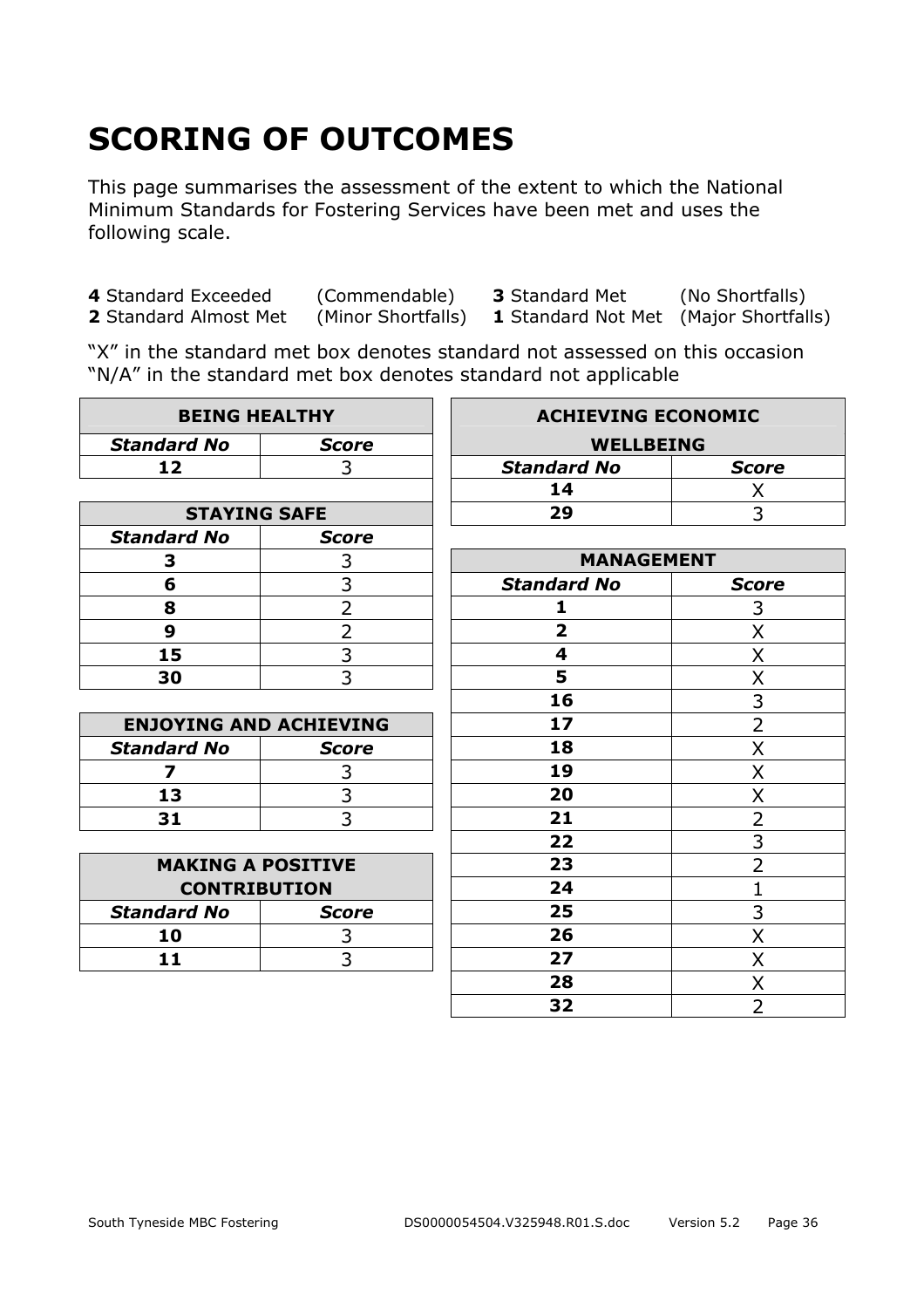#### **STATUTORY REQUIREMENTS**

This section sets out the actions, which must be taken so that the registered person/s meets the Care Standards Act 2000, Fostering Services Regulations 2002 and the National Minimum Standards. The Registered Provider(s) must comply with the given timescales.

| No. | Standard                                                                    | Regulation                                             | Requirement                                                                                                                                                                                                                                  | Timescale<br>for action |
|-----|-----------------------------------------------------------------------------|--------------------------------------------------------|----------------------------------------------------------------------------------------------------------------------------------------------------------------------------------------------------------------------------------------------|-------------------------|
| 1.  | <b>FS12</b><br>FS <sub>8</sub><br><b>FS24</b>                               | 11, 34                                                 | Full LAC information must be<br>retained in children's files and<br>given to foster carers to ensure<br>carers have the information<br>necessary to look after children<br>safely and well.                                                  | 16/03/07                |
| 2.  | <b>FS12</b><br>FS <sub>8</sub><br><b>FS10</b><br><b>FS24</b><br><b>FS11</b> | 11, 34                                                 | Placement Agreements must be<br>in place for all foster placements<br>made.                                                                                                                                                                  | 16/03/07                |
| 3.  | FS <sub>8</sub><br><b>FS24</b>                                              | 11, 34                                                 | LAC documentation of the<br>children currently placed with<br>foster carers must be retained in<br>the files of their foster carers or<br>be accessible to fostering staff in<br>the authority's computer system.                            | 16/03/07                |
| 4.  | FS <sub>8</sub>                                                             | 28, 34<br>Children<br>Act 1989<br><b>Sec</b><br>63(12) | The fostering service must<br>ensure that foster carers do not<br>care for more children than the<br>usual fostering limit unless a<br>certificate of exemption from this<br>limit rather than from the<br>category of approval is in place. | 16/02/07                |
| 5.  | <b>FS12</b><br>FS <sub>9</sub><br><b>FS23</b>                               | 11, 12, 15                                             | The service must make sure that<br>all carers receive regularly<br>updated training in first aid, child<br>protection, behaviour<br>management and bullying.                                                                                 | 22/06/07                |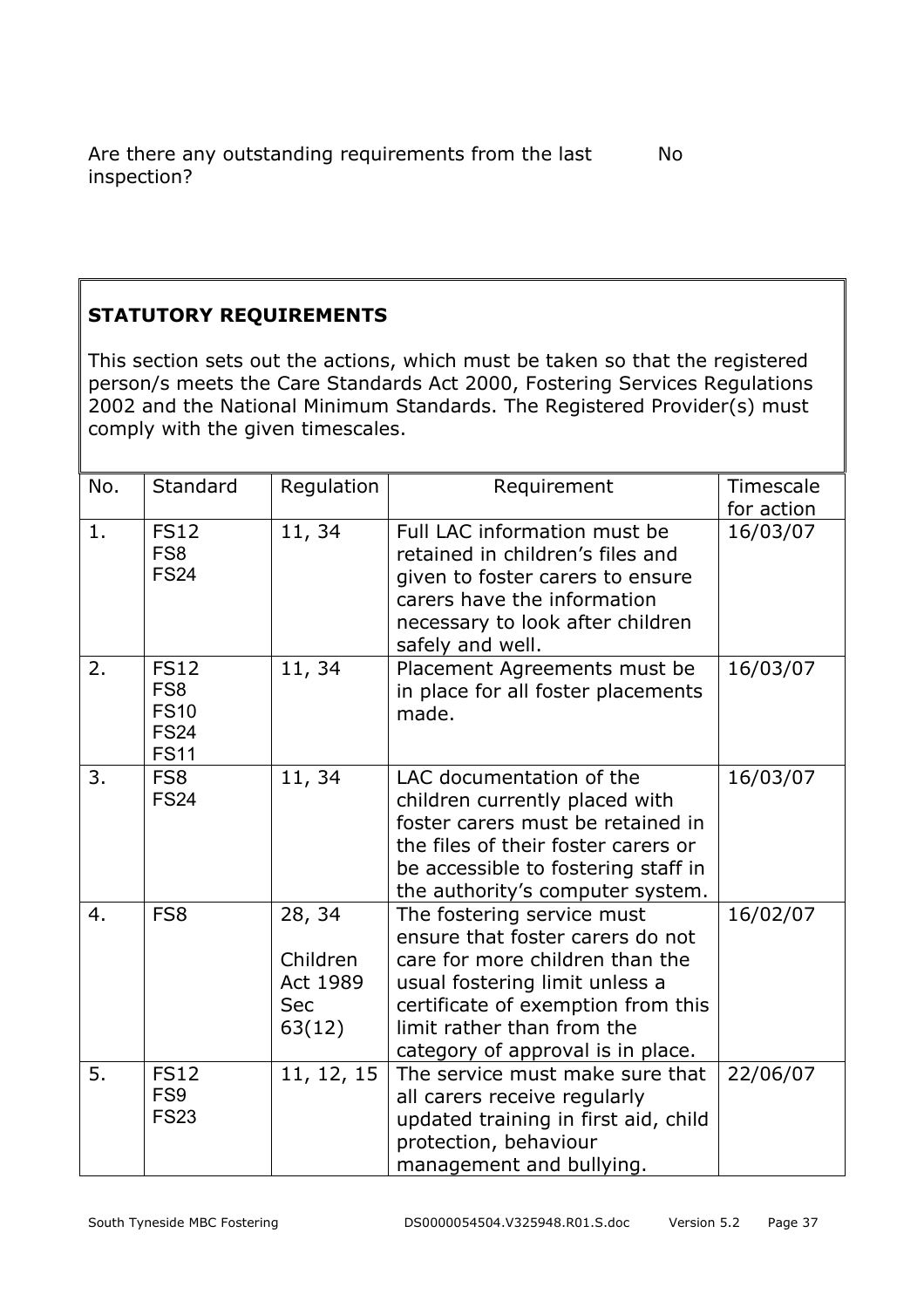| 6. | FS <sub>9</sub> | 12, 29 |                                  | 22/06/07 |
|----|-----------------|--------|----------------------------------|----------|
|    |                 |        | The authority must develop a     |          |
|    | <b>FS21</b>     |        | procedure to effectively seek    |          |
|    | <b>FS11</b>     |        | young people's views about       |          |
|    |                 |        | foster carers at the end of      |          |
|    |                 |        | placements and at the time of    |          |
|    |                 |        | foster carer reviews in order to |          |
|    |                 |        | make the consideration of        |          |
|    |                 |        | placement safety more robust.    |          |

#### **RECOMMENDATIONS**

These recommendations relate to National Minimum Standards and are seen as good practice for the Registered Provider/s to consider carrying out.

| No. | Refer to<br>Standard       | <b>Good Practice Recommendations</b>                                                                                                                                                                                                           |
|-----|----------------------------|------------------------------------------------------------------------------------------------------------------------------------------------------------------------------------------------------------------------------------------------|
| 1.  | FS <sub>8</sub>            | The authority should ensure social workers provide the<br>fostering team with as much information as is possible<br>about a child to properly support the matching process and<br>allow safe and successful placements to be made.             |
| 2.  | FS <sub>8</sub>            | The authority should continue to develop its own provision<br>for older young people and develop a planned<br>commissioning strategy for using IFAs.                                                                                           |
| 3.  | FS <sub>8</sub>            | The authority needs to consider how to reduce the<br>proportion of emergency placements made, as planned<br>placements allow for better information to be supplied to<br>the foster carers and provide better outcomes for children.           |
| 4.  | FS <sub>8</sub>            | The authority needs to develop arrangements for<br>exemptions to be decided on by someone with appropriate<br>seniority.                                                                                                                       |
| 5.  | FS9<br><b>FS21</b>         | The fostering service should ensure that all carers receive<br>an unannounced visit at least annually.                                                                                                                                         |
| 6.  | FS9                        | The fostering service should develop a system of ensuring<br>that safe caring arrangements specific to the needs of the<br>child and foster carer are discussed, drawn up and agreed<br>at the start of each placement.                        |
| 7.  | <b>FS30</b><br><b>FS17</b> | The authority should make sure that 'agency decision<br>maker' role lies with a role of sufficient seniority and with<br>someone with no day-to-day involvement in the running of<br>the fostering service.                                    |
| 8.  | FS7                        | The service should continue to work to ensure that<br>sufficient placement choice exists for children who are<br>placed. The service should continue its work to recruit<br>more carers from a range of ethnic communities and<br>backgrounds. |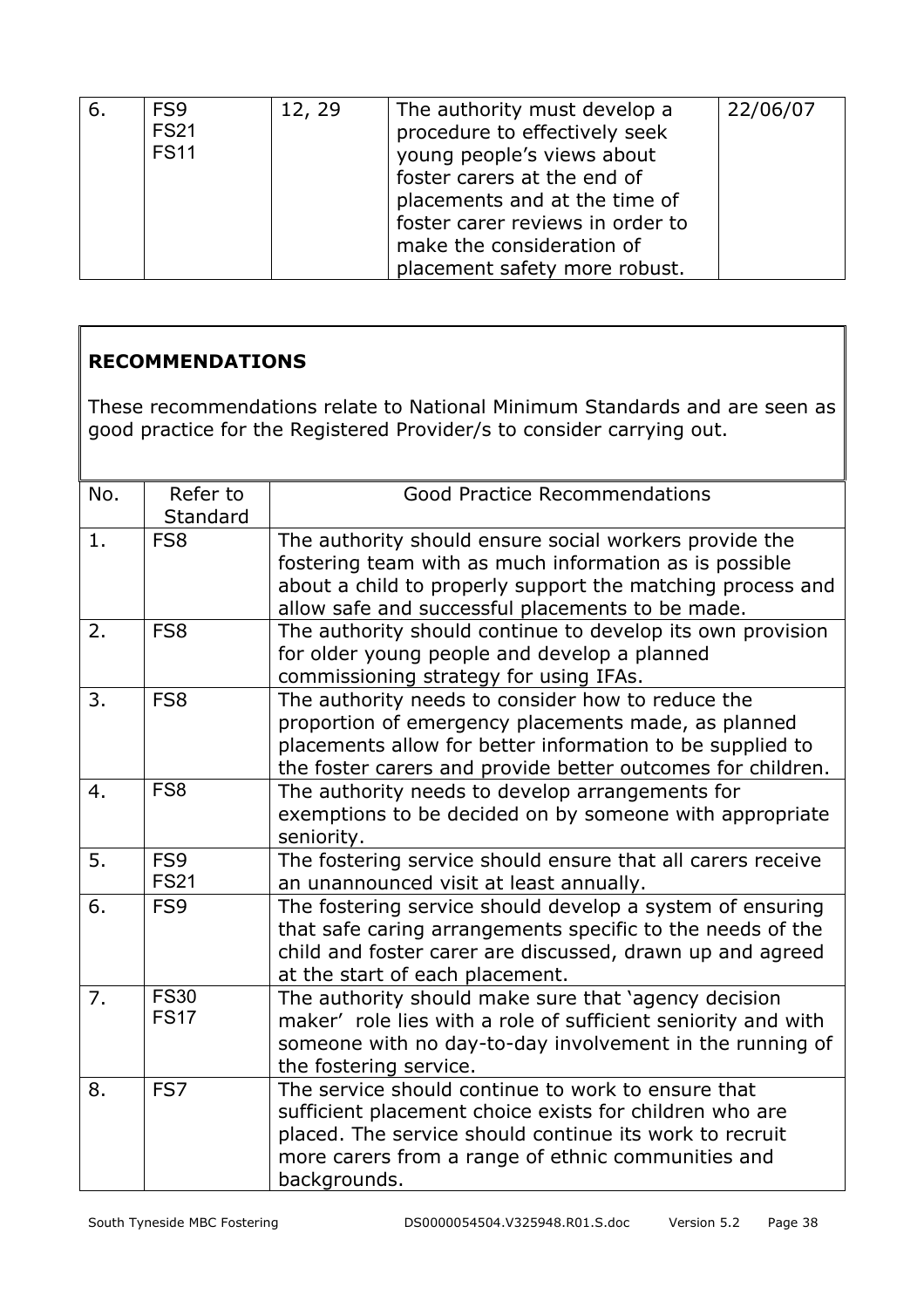| 9.  | <b>FS16</b>                | The level of clerical and administrative support available to<br>the fostering service should receive attention until the<br>current staffing situation is resolved.                                                                                                 |
|-----|----------------------------|----------------------------------------------------------------------------------------------------------------------------------------------------------------------------------------------------------------------------------------------------------------------|
| 10. | <b>FS17</b>                | It is recommended that reports of visits to the referees for<br>people being assessed as foster carers are shown to the<br>referees and their signatures gained to ensure that they<br>are full and accurate reports of what the referee said.                       |
| 11. | <b>FS21</b><br><b>FS22</b> | A new foster carer agreement and notice of approval<br>should be issue to foster carers after each change of<br>approval.                                                                                                                                            |
| 12. | <b>FS24</b>                | It is recommended that a central record is developed to<br>include all training done by foster carers, in whatever way,<br>in order to provide clear management information about<br>the training needs of carers.                                                   |
| 13. | <b>FS32</b>                | The authority should take steps to ensure that family and<br>friends assessments are carried out and supervised by<br>social workers with the necessary experience and training<br>and that any possible role conflicts are identified and<br>managed appropriately. |